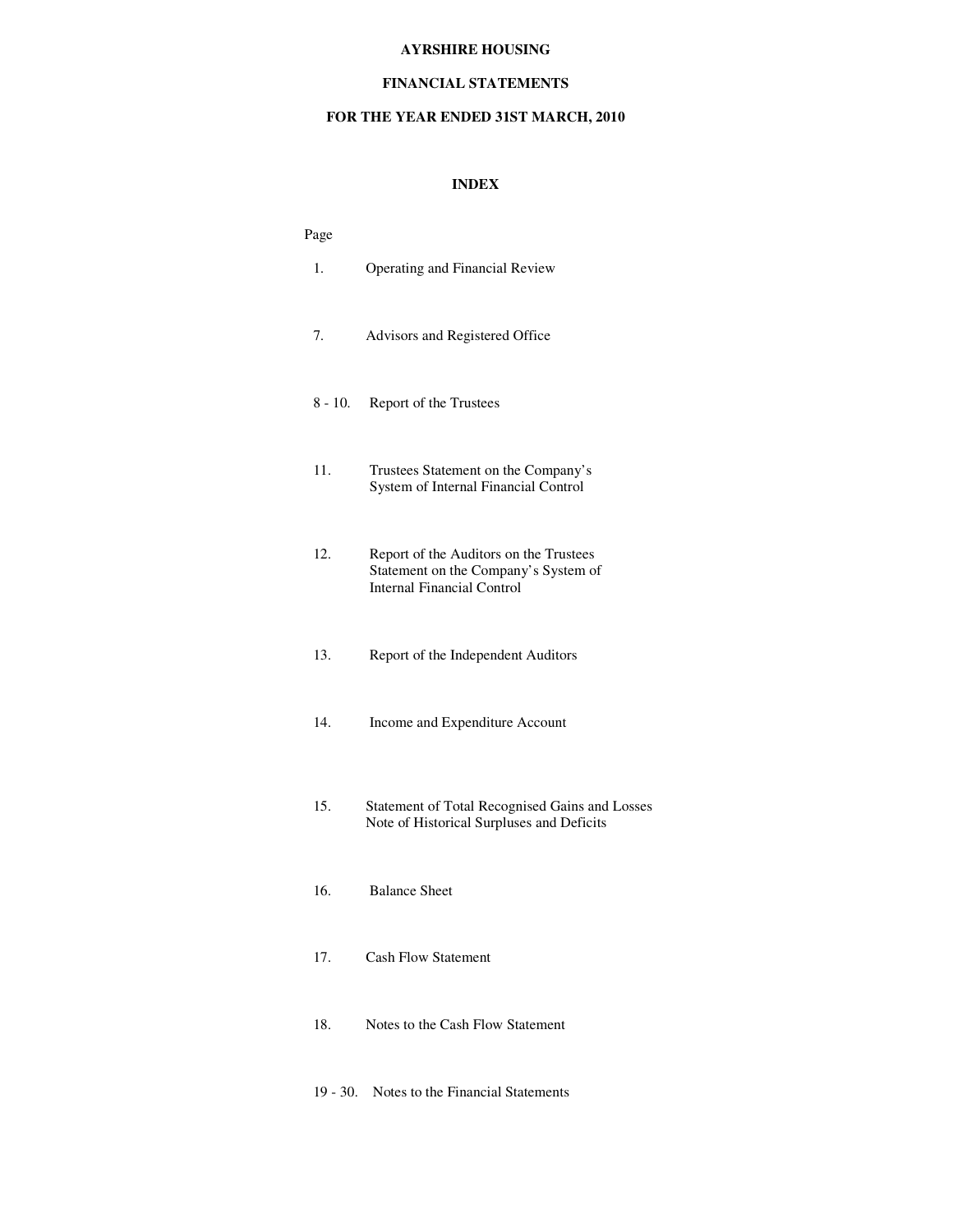### **OPERATING AND FINANCIAL REVIEW**

### **FOR THE YEAR ENDED 31ST MARCH, 2010**

### **Background**

### **Activities**

Ayrshire Housing Group consists of Ayrshire Housing (parent) a registered social landlord with charitable status and Ayrshire Homestake Limited, our one subsidiary company retained as a vehicle to pursue potentially non-charitable activities. The subsidiary company has not yet traded.

The Group Head Office is in Ayr and Ayrshire Housing has properties throughout Ayrshire. Ayrshire Housing is now one of Ayrshire's leading housing associations with a stock of over 1,400 houses and an active development programme predominantly but not exclusively in South Ayrshire.

### **Mission Statement**

*We aim to enhance the well being of our tenants and the wider communities of Ayrshire through high quality housing and related services.* 

We aim to do this by:

- Increasing the supply of high quality affordable housing.
- Creating and maintaining attractive neighbourhoods that provide a positive environment for residents to live in – now and in the future.
- Supporting socially useful economic activity and regeneration strategies beyond our immediate tenant base through work with the voluntary sector and others agencies.
- Constantly demonstrating that our services surpass the needs and aspirations of their users.
- Supporting tenants and other service users to lead independent and fulfilling lives.
- Ensuring that our properties are maintained to the highest standards over the long-term.
- Demonstrating quality and genuine value for money in all that we do.
- Engaging with our service users, the wider community and key partners to give them a real stake in the development of the Ayrshire Housing group.

Our Corporate Plan, reviewed by the Board annually, sets out how we will work to deliver the Mission Statement by analysing the external environment; identifying key objectives at an operational level; setting performance indicators and setting strategy for the association's promotion and engagement with stakeholders. The corporate plan also provides for the review and further development of the thirty year financial plan; the annual budget and the agreed work plan of the Director.

### **External Influences**

Four main issues came to the fore in the previous year which continue to impact and influence our business:

- The impact of restrictions on the Scottish Government's budget for affordable housing as it affects Ayrshire Housing's area of operation. This uncertainty is compounded by the forthcoming Comprehensive Spending Review (CSR).
- The collapse of private house building and with it real uncertainty regarding the bringing forward of Section 75 sites.
- The continuing uncertainty regarding the outcome of the Government's *Investing in Affordable Housing* consultation and the recently launched discussion document *Housing: Fresh Thinking, New Ideas*.
- The further strengthening of the role of the Councils in the planning and delivery of affordable housing investment.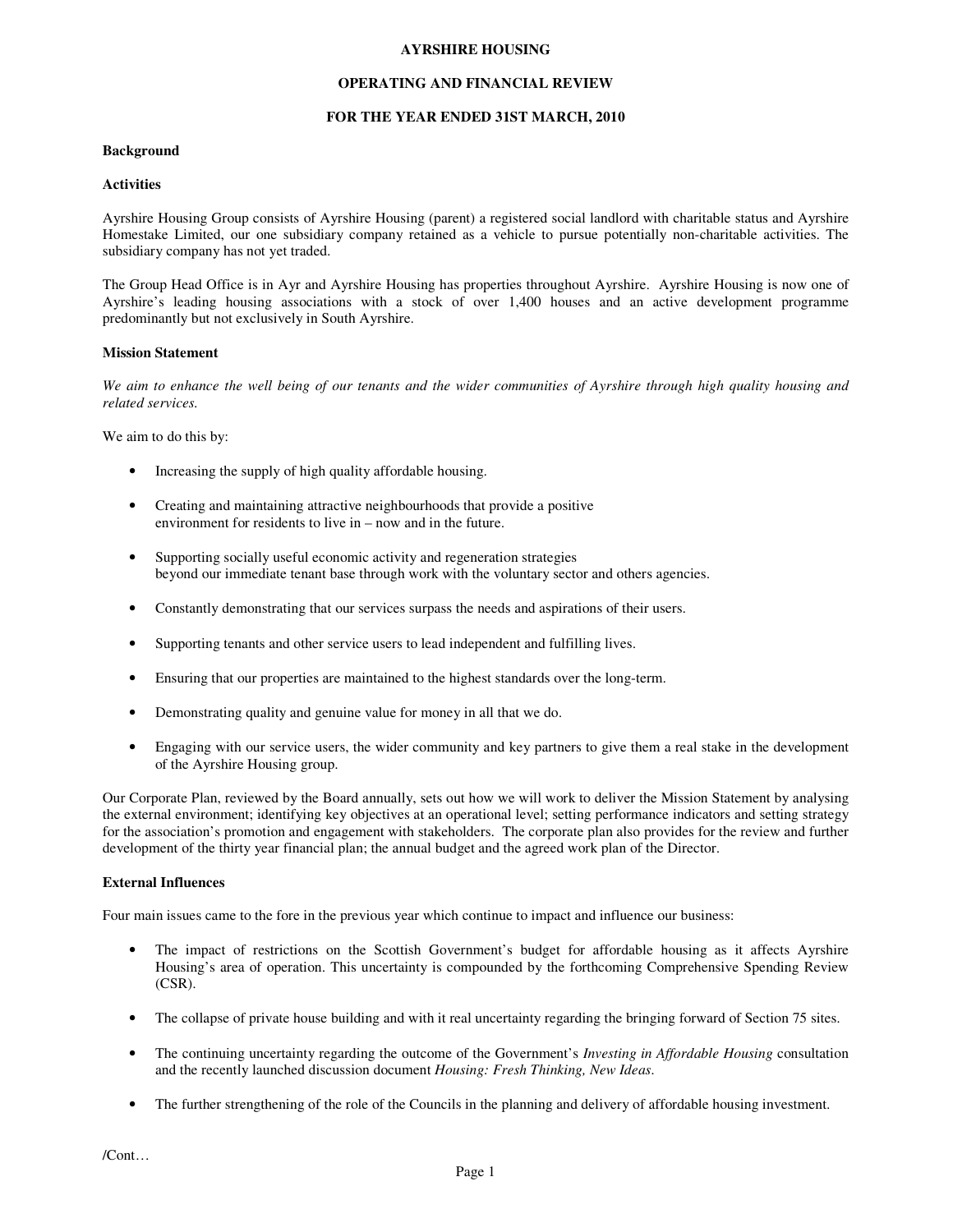### **OPERATING AND FINANCIAL REVIEW**

# **FOR THE YEAR ENDED 31ST MARCH, 2010**

# **External Influences**/Cont…

For the foreseeable future, the main focus for housing development as opposed to wider activities is likely to be the South Ayrshire Council area. The investment context is provided by that Council's Local Housing Strategy (LHS) and Strategic Housing Investment Plan (SHIP). Whilst there is a demand for affordable housing in all areas, these documents suggest prioritising investment towards areas of highest demand, for example Ayr and Prestwick linked increasingly to access to Section 75 sites. The current problems in the private housebuilding industry point towards a much more pragmatic and outcome focused approach to investment planning, in particular in terms of the programming of locations with different housing needs prioritisation.

Ayrshire Housing is therefore fortunate with its local knowledge and commitment that it can respond with speed and flexibility to shifts in site availability. On the other hand, the association faces competition from national and regional associations for what are limited grant budgets.

Increasingly, Ayrshire Housing's development activity is likely to be complemented by South Ayrshire Council's return to housebuilding. This provides a clear spur to joint working to maximise local investment opportunities and to maximise the effective delivery of new housing. An early example of such co-operation is our appointment as project manager for South Ayrshire Council's first new housing development.

#### **Key Business Issues**

#### **Maintaining Independence**

Ayrshire Housing is committed to maintaining its independence. It is tenant and community led with a clear area of operation and is well regarded, both nationally and locally.

Ayrshire Housing will however seek to form new relationships with local authorities and other housing associations where these are appropriate to realise mutually beneficial objectives. It has already established with the other Ayrshire associations fora to discuss responses to the Government's procurement proposals and to lobby on issues of common concern. Ayrshire Housing will also seek collaborative arrangements with local authorities that decide to resume house building. In this regard, the further strengthening of the partnership with South Ayrshire Council will be a key focus for the Board and the Director.

#### **Housing Association Grant Funded Development**

Maintaining a programme of new building remains important to Ayrshire Housing. We will focus, therefore, on identifying new opportunities, cementing key relationships and finding creative ways to meet Government efficiency demands without compromising our obligations to tenants.

The likely absence of significant new funding from the Government over the coming period is a major challenge. We await for example the outcome of the Scottish Government's CSR scheduled for the end of 2010. In the interim, we will focus on developing innovative funding packages with key partners, e.g. South Ayrshire Council and house builders, to endeavour to maintain some momentum.

We will seek to augment traditional development activity with acquisitions through the Mortgage to Rent scheme. This is proving to be a useful vehicle for steady stock growth as well as bringing real social benefits to individual households.

### **Financial Capacity**

Ayrshire Housing is presently financially strong with a solid asset base, and a fundable stock maintenance and improvement plan. The challenge over the coming period will be to utilise this strength to support continued business development. At the same time, the Board will need to establish robust financial checks to ensure that it can weigh the benefits of continued growth against any negative effects on rent levels, service standards and long-term viability.

### **Diversification**

Diversification into new areas of activity will continue to be pursued which support our Mission Statement. Such activities will also help to foster new collaborations with key partners and project the geographic impact of Ayrshire Housing. Working with other parties, this will focus on regeneration, training, and support services to individuals. However, the general prospects for these areas of activity are likely to be modest in the short term.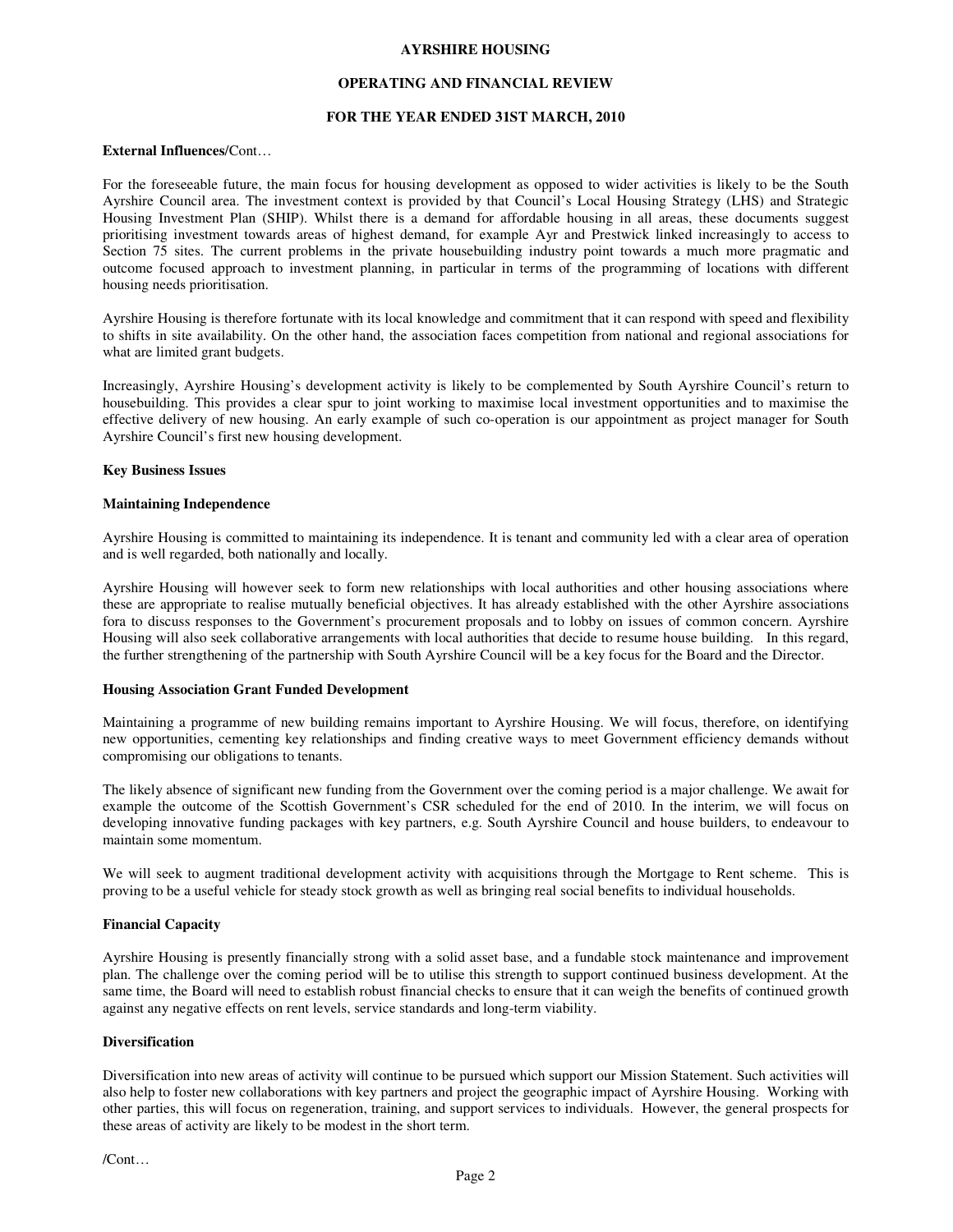# **OPERATING AND FINANCIAL REVIEW**

# **FOR THE YEAR ENDED 31ST MARCH, 2010**

### **Tenant Engagement**

As it meets future challenges, Ayrshire Housing will continue to ensure that its obligations to potential and existing tenants are to the fore. New forms of engagement with our tenants and applicants will be needed to support Board consideration of business developments which will have an impact on rent levels, service standards or access to housing.

### **Performance Management**

At each meeting, Ayrshire Housing's Board receives reports underpinned where appropriate by key performance indicators (KPIs) around the following activity areas to demonstrate progress in delivering the above corporate objectives:

- Housing Management
- $\triangle$ Property Maintenance
- $\triangle$ Development Activity
- $\triangle$ Wider Action Activity
- **Financial Matters**
- $\blacktriangle$ Marketing and Public Relations
- $\bullet$ General Operational Matters

### **Key Performance Indicators**

Complementing the narrative reports and where applicable, critical activities are measured against the following key performance indicators (KPIs). Generally, these are consistent with those set out in previous Internal Management and Corporate Plans following comparison with national benchmarks where these were available. In all relevant cases, performance is intended to exceed that of the median housing association in Scotland. The targets are also reviewed against actual prior year performance.

| <b>Housing Management</b>                    | 2009/10 Target                                                                     | <b>2009/10 Actual</b> |
|----------------------------------------------|------------------------------------------------------------------------------------|-----------------------|
| Current non-technical arrears                | $1.1\%$ of total gross rent                                                        | 0.96%                 |
| Long-term arrears                            | No more than $3.5\%$ of tenants<br>over 13 weeks in arrears and<br>owing over £250 | 2.38%                 |
| non-technical<br>Former<br>tenant<br>arrears | No more than $1.8\%$ of total rent 0.82%<br>due                                    |                       |
| Void rent loss                               | No more than $0.8\%$ of total rent $\vert 0.70\% \rangle$<br>due                   |                       |
| Housing application processing               | Within 10 days                                                                     | 7 days                |

| <b>Property Management</b>        | 2009/10 Target                                                                  | <b>2009/10 Actual</b> |
|-----------------------------------|---------------------------------------------------------------------------------|-----------------------|
| Emergency repairs performance     | 99% attendance within 4 hours                                                   | 99%                   |
| Other repairs                     | 96% completed on time                                                           | 94%                   |
| Gas safety certificates           | 100% compliance aimed for and 100%<br>never below external benchmark<br>of 93\% |                       |
| Satisfaction with repairs service | At least 70% satisfied                                                          | 96%                   |

| <b>Development Activity</b>        | 2009/10 Target                   | <b>2009/10 Actual</b> |
|------------------------------------|----------------------------------|-----------------------|
| Stock growth target                | subject to Government 170<br>168 |                       |
|                                    | support                          |                       |
| Pipeline                           | Minimum of 50 plots              | 37                    |
| Energy efficiency                  | Minimum of SAP $(2007)$ of 85    | 100%                  |
| Brownfield development             | At least 40\% of units 2008-2011 | 19% 2008-2011         |
| Building elements rated at "A" per | $100\%$                          | 100%                  |
| BRE Green Guide to Housing         |                                  |                       |
| Specification                      |                                  |                       |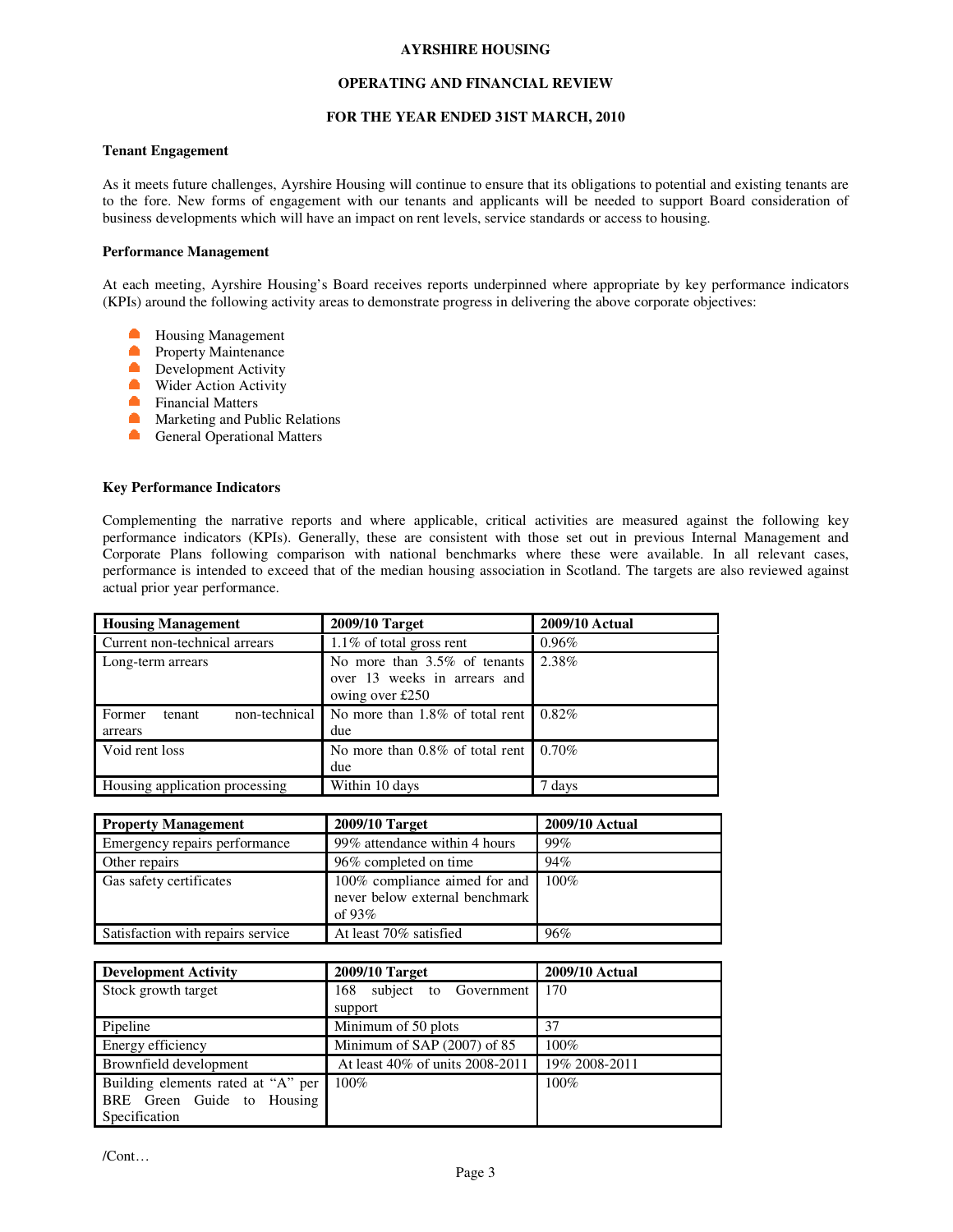# **OPERATING AND FINANCIAL REVIEW**

# **FOR THE YEAR ENDED 31ST MARCH, 2010**

# **Key Performance Indicators**/Cont…

| <b>Financial Matters</b>                                                                                            | 2009/10 Target                                                              | <b>2009/10 Actual</b> |
|---------------------------------------------------------------------------------------------------------------------|-----------------------------------------------------------------------------|-----------------------|
| Staff costs                                                                                                         | Less than $21\%$ of turnover                                                | $20.1\%$              |
| Administration cost/tenancy                                                                                         | Less than $£660$ per tenancy                                                | £622                  |
| $Liquidity$ – current assets: current<br>liabilities (adjusted for development<br>overdrafts)                       | 1.10:1                                                                      | 4.96:1                |
| Liquidity – cash: current liabilities<br>(adjusted for<br>development<br>overdrafts)                                | 1:1                                                                         | 4.06:1                |
| operating<br>Interest cover<br>$\overline{\phantom{m}}$<br>surplus; interest payable (adjusted<br>for depreciation) | 1.52:1                                                                      | 3.96:1                |
| Debt per unit                                                                                                       | Maximum of $£20,000$<br>( as<br>adjusted to reflect new HAG<br>assumptions) | £20,384               |

| <b>General Operational Matters</b> | 2009/10 Target    | <b>2009/10 Actual</b> |
|------------------------------------|-------------------|-----------------------|
| Board meetings quorate per session | $100\%$           | $100\%$               |
| (AGM to AGM)                       |                   |                       |
| Board attendance per session       | Average of $75\%$ | 68%                   |

# **Performance in the year ended 31 March 2010**

### **Turnover**

Turnover has increased by £418,645 to £4,425,396 reflecting the increase in stock numbers and the annual rent increase. Rents accounted for almost 100% of our turnover with a very small percentage (0.4%) relating to recoveries made from owners for landscape maintenance.

## **Operating Costs**

Operating costs represent 53% of turnover which is 1% lower than the previous year.

The trends in both the above since the formation of Ayrshire Housing in 2003 is illustrated below:

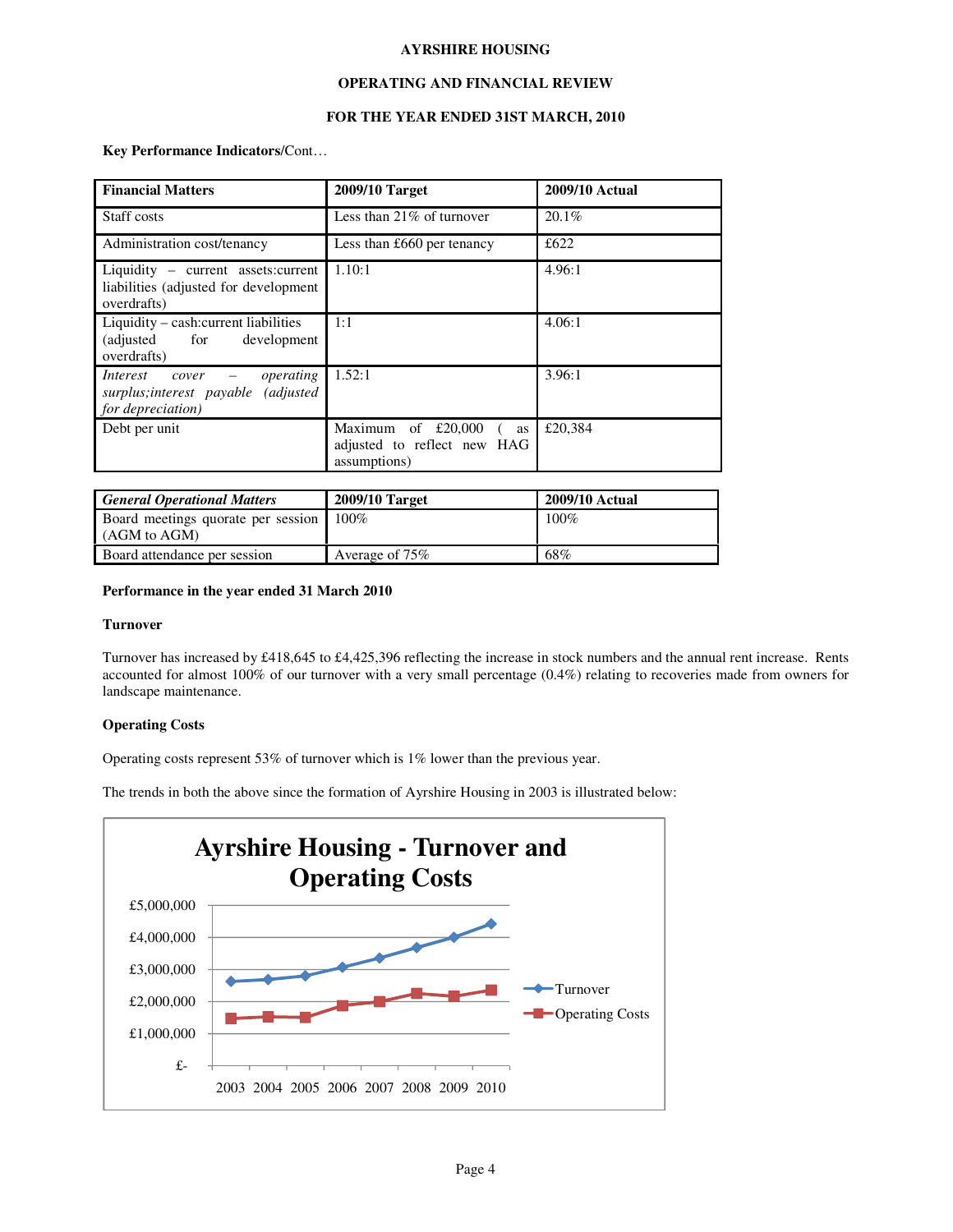### **OPERATING AND FINANCIAL REVIEW**

### **FOR THE YEAR ENDED 31ST MARCH, 2010**

The growth in turnover can be further illustrated against operating surplus and interest payable for the seven years since the formation of Ayrshire Homes.

### **Operating Costs**/Cont…



### **Interest**

Sterling base rates remained low in the year to 31 March 2010 and this had a positive effect on the variable rate loans within our portfolio. For our development programme we minimised our borrowing requirements as far as possible by utilising surplus cash holdings prior to drawing on agreed facilities.

### **Surplus for the Year**

Surplus on ordinary activities for the year was £1,431,967 compared to £868,679 for 2008/9. This exceeded budgeted projections due largely to the reduction in interest payable on our variable rate based borrowings.

#### **Reserves**

Financial reserves, consisting of revenue reserves set aside to manage the general risks faced by the association and designated reserves set aside to contribute to the funding of future major repairs, stood at £7.5M. This represents an increase of 21% over the same reserves at 31 March 2009.

### **Cash flow**

Positive cash flows of £7M were generated from our operating activities. Interest payable was £638K offset slightly by interest receivable of £7K. We used cash holdings to minimise interest costs for some project expenditure prior to drawing on their agreed facilities. We spent almost £9M on our capital programme which was funded by grants and private finance. We also repaid capital of £657K on our housing loans as per the individual loan agreements.

### **Capital Structure and Treasury Policy**

Borrowings at the year end were £25M million. This debt is borrowed wholly from banks and building societies in the UK.

The Board recognises that the association's level of debt makes it important to consider its treasury policy. The treasury function operates within a framework of clearly defined Board approved policies, procedures and delegated authorities. The association borrows on a conventional basis with loans typically repayable over 30 years. These loans are secured over the properties being financed.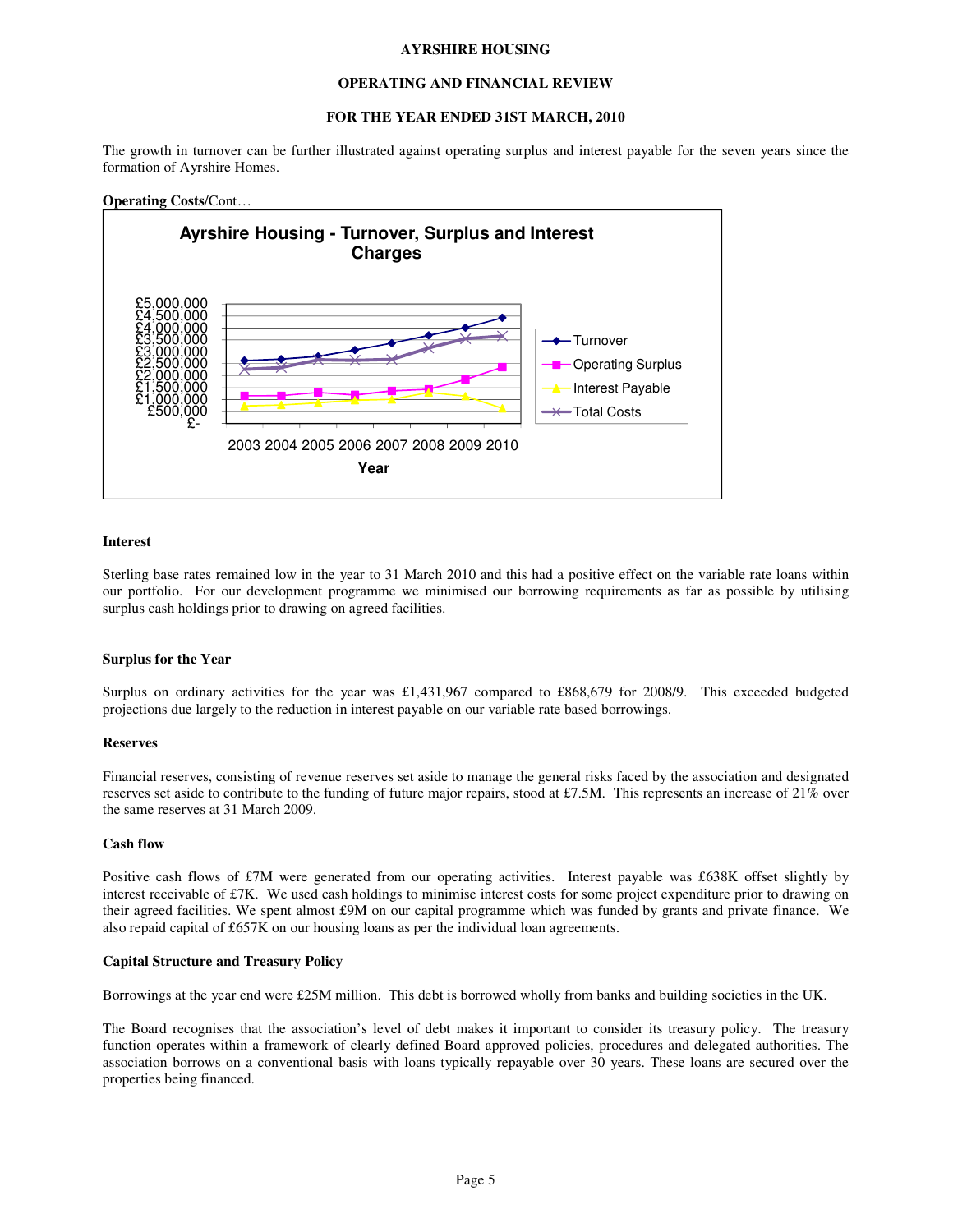### **OPERATING AND FINANCIAL REVIEW**

### **FOR THE YEAR ENDED 31ST MARCH, 2010**

Maturity profile: the following table provides an analysis of when the debt falls due for repayment.<br>Between one and two years  $\pm 1,724,235$ 

| Between one and two years    | £ 1.724,235 |
|------------------------------|-------------|
| Between three and five years | £ 1.785.684 |
| In five years or more        | £21,440,000 |
| <b>Total</b>                 | £24,949,919 |

### **Capital Structure and Treasury Policy**/Cont…

A graphical representation of our Loan to Value can be found in the graph below:



### **Future Prospects:**

The association's financial position is sound and a trend of improvement in its financial and operational performance has been maintained over many years. We comply with all of our lenders covenants which, based on our financial projections, will continue into the future. maintained over many years. We comply with all of our lenders covenants which, based on our financial projections, will<br>continue into the future.<br>We will continue to manage our finances in a prudent manner and will also de

private owners.

We will achieve this by:

- Setting rents at levels which are affordable to our tenants;
- Providing a quality service and
- Tight cost control.

• Setting rents at levels which are affordable to our tenants;<br>• Providing a quality service and<br>• Tight cost control.<br>We have a well motivated and competent workforce of over 20 employees with a relatively low turnover. W of the Federation of Employers in Voluntary Housing which provides us with support in managing and developing our staff to foster a culture of continuous improvement. is continual to manage our finances in a prudent manner and will also deliver value for money to our tenants and other<br>
"Will achieve this by:<br>
Servill achieve this by:<br>
Serviding a quality service and<br>
"Providing a qualit

The association is following a number of strategies which we expect will contribute and inform the above actions.

The association continues to invest in housing through its development and refurbishment programme. However, new build opportunities may be lost through the reduced amount of grant assistance currently available from government. We will look towards innovative approaches in generating finance to allow much needed new houses to be delivered. of Employers in Voluntary Housing which provides us with support in managing and developing our staff to<br>f continuous improvement.<br>s following a number of strategies which we expect will contribute and inform the above act

Our major repair programme remains a key element of our strategy to provide good quality homes for all of our tenants. Our financial projections demonstrate that we will be able to meet our obligations under the Scottish Housing Quality Standards.

financial projections demonstrate that we will be able to meet our obligations under the Scottish Housing Quality Standards.<br>We are aware of the possible impact that a continued economic recession may have on our tenants. closely with all our tenants identifying issues as early as possible to ensure that the tenant is aware of the different types of closely with all our tenants identifying issues as early as possible to ensure that the tenant is aware of the different types of assistance available to them. In this way it is hoped to minimise rent arrears and bad debt with rent arrears.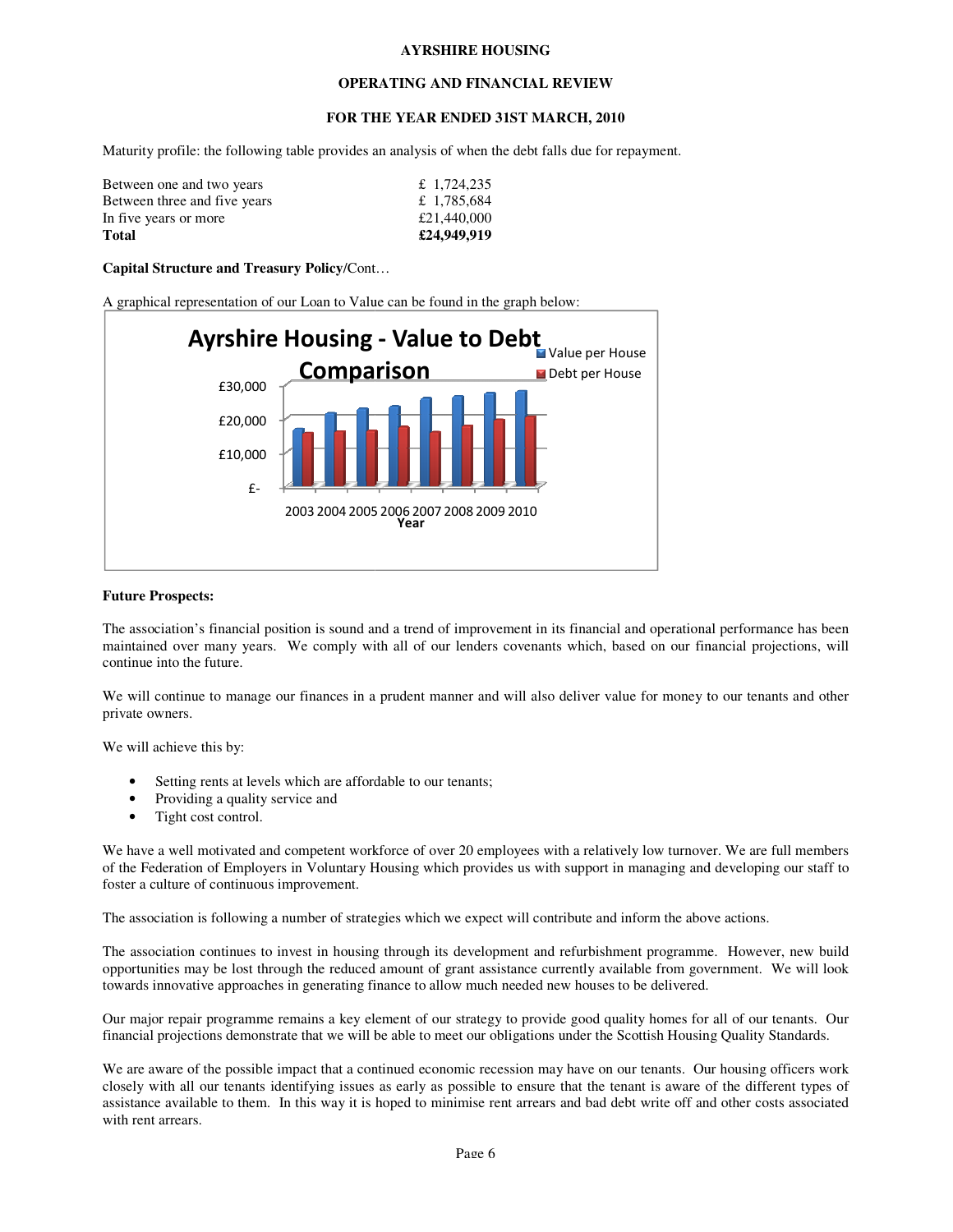# **ADVISORS AND REGISTERED OFFICE**

### **FOR THE YEAR ENDED 31ST MARCH, 2010**

# **Auditors**

Armstrongs, Chartered Accountants 142 West Nile Street Glasgow, G1 2RQ

### **Bankers**

The Royal Bank of Scotland plc Corporate Banking 139 St Vincent Street Glasgow, G2 5JF

# **Legal advisors**

HBJ Gateley Wareing 19 Canning Street Edinburgh, EH3 8EU

Drummond Miller 65 Bath Street Glasgow, G2 2DD

# **Registered Office**

119 Main Street Ayr, KA8 8BX

# **Registration Particulars**

Communities Scotland Registration Number : 304

Scottish Charity Number : SC027906

Page 7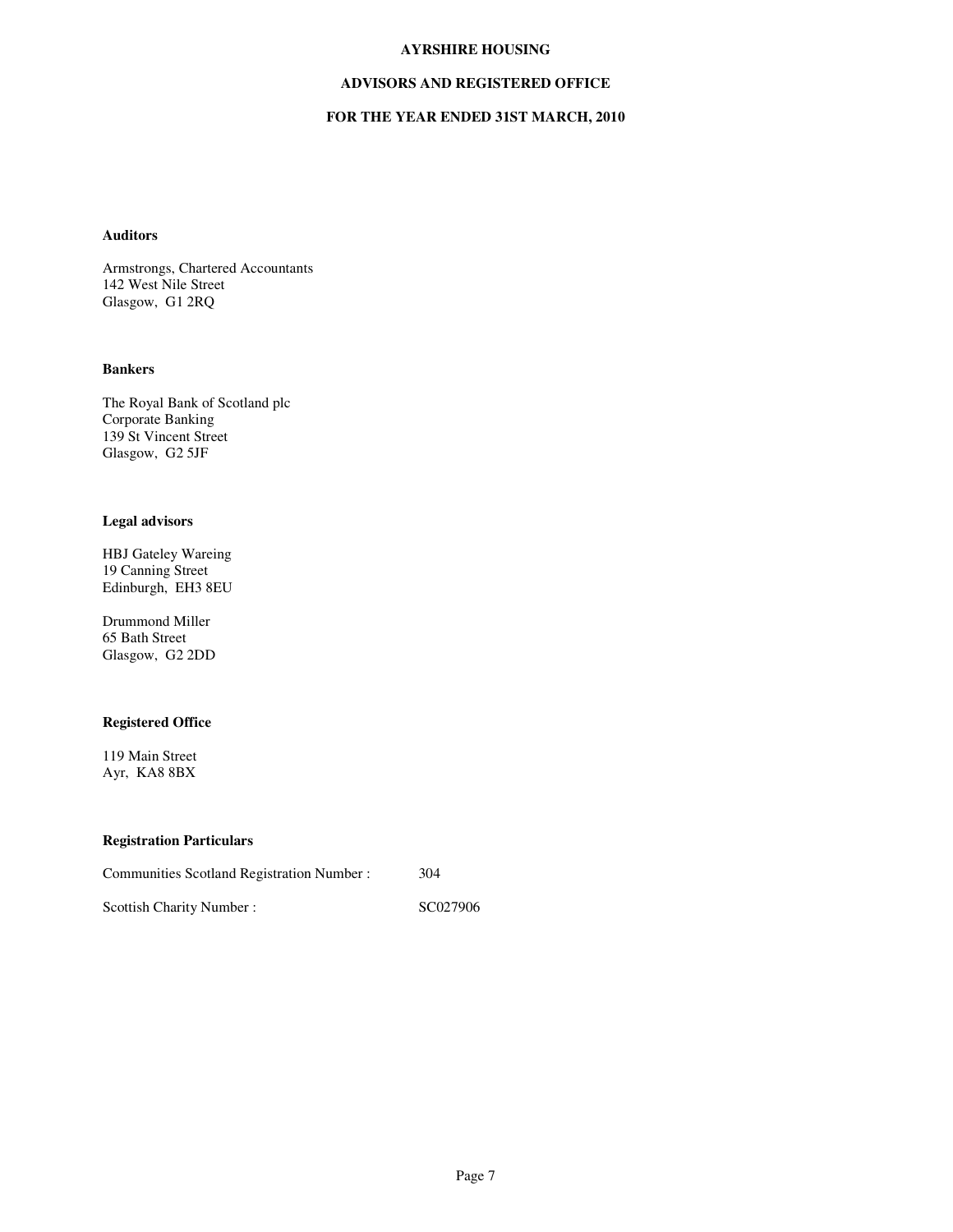# **REPORT OF THE TRUSTEES**

# **FOR THE YEAR ENDED 31ST MARCH, 2010**

The Trustees present their report and the audited financial statements for the year ended  $31<sup>st</sup>$  March, 2010.

### **Principal Activities**

Ayrshire Housing is a company limited by guarantee and is governed by its Memorandum and Articles of Association. Accordingly the Company has no share capital. It is a registered charity and is registered with the Housing Regulator as a Registered Social Landlord. The Company's principle activities are the provision, construction, improvement and management of rented and shared ownership accommodation.

### **Review of the Year**

The financial results for the year are set out in the income and expenditure account. The surplus for the year is £1,431,967 (2009 - £868,679) and this will be transferred to our reserves as part of our overall risk management strategy. In addition, a transfer of £225,000 (2009 - £Nil) was made to a Designated Major Repair Reserve. During the year 170 new homes for rent were brought into management via our continuing development programme and our involvement with the national Mortgage to Rent Scheme.

### **Changes in Fixed Assets**

Details of changes in fixed assets are set out in Notes 12-13.

### **The Trustees and Executive Officer**

The Trustees and Executive Officer of the Company are as follows:-

Executive Officer

. Cllr W. Grant . Cllr M. Low . M. Imrie

. J. Whiston

**Trustees** 

| . P. Torrance      | (Chairperson)      | . J. Mitchell  |                      |
|--------------------|--------------------|----------------|----------------------|
| P. Boyd            | (Vice Chairperson) | . R. Smith     |                      |
| . G. McDines       |                    | . R. Leith     | (Appointed 23.09.09) |
| . Cllr J. McDowall |                    | . A. MacLeod   | (Resigned 23.09.09)  |
| . J. Scott         |                    | . A. Shilliday | (Resigned 17.06.09)  |
| . L. Allison       |                    |                |                      |
| . A. Cassidy       |                    |                |                      |

Page 8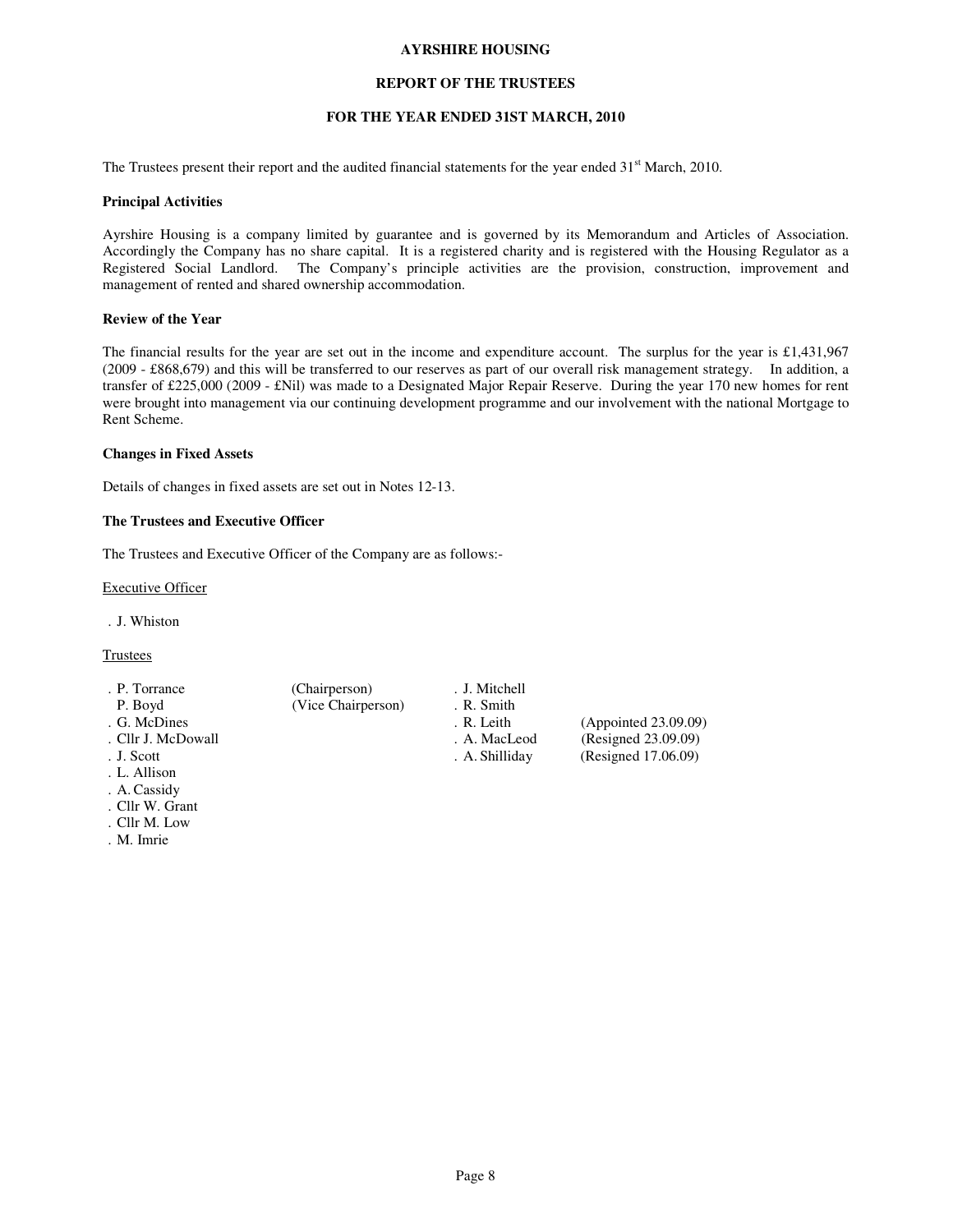### **REPORT OF THE TRUSTEES**

### **FOR THE YEAR ENDED 31ST MARCH, 2010**/Cont...

### **Insurance**

The Company has purchased insurance against liabilities in relation to the Company arising from the actions of Trustees and other officers of the Company.

### **Statement of Trustees' Responsibilities**

Housing Association legislation requires the Trustees to prepare financial statements for each financial year which gave a true and fair view of the state of affairs of the Company and of the income and expenditure of the Company for the year ended on that date. In preparing these financial statements, the Trustees are required to:-

- . select suitable accounting policies and then apply them consistently;
- . make judgements and estimates that are reasonable and prudent;
- . state whether applicable accounting standards have been followed subject to any material departures disclosed and explained in the financial statements;
- . prepare the financial statements on a going concern basis unless it is inappropriate to presume that the Company will continue in business;
- . prepare a statement on internal financial control.

Key procedures that have been established, and are designed to provide effective internal financial control, are:-

**Control environment** – the Company has an organisational structure with clearly defined lines of responsibility, job descriptions and delegation of authority. These are set out in accordance with the Company's Standing Orders and Policy and Procedure Manuals. The Company has complied with the Scottish Housing Regulator Code of Audit Practice (SHGN 97/06).

**Information systems** – the Company has a comprehensive system of financial reporting. The annual budget and thirty year projections are approved by the Trustees. Quarterly actual results are reported against budget and any significant adverse variances are examined by management and remedial action taken. There are quarterly and thirty year cashflow projections and revised budget forecasts are considered as at  $30<sup>th</sup>$  September each year.

**Control procedures** – policies and procedures are maintained for all areas of operations. In particular, there are clearly defined policies for development projects and capital expenditure. Large or unusual capital expenditure projects require Trustees' approval.

The Trustees are responsible for keeping proper accounting records which disclose, with reasonable accuracy at any time, the financial position of the Company and to enable it to ensure that the financial statements comply with the requirements of the Industrial and Provident Societies Acts 1965-2002, the Housing (Scotland) Act 2001 and the Registered Social Landlords (Accounting Requirements) (Scotland) Order 2007. It is also responsible for safeguarding the assets of the Trust and for taking reasonable steps for the prevention and detection of fraud and other irregularities.

#### **Corporate Governance**

The Company has complied throughout the accounting period with the Code of Best Practice published by the Cadbury Trustees in 1992 on the Financial Aspects of Corporate Governance.

In accordance with the requirements of the Scottish Housing Regulator, the auditors have confirmed that they consider this statement appropriately reflects the Company's compliance with those paragraphs of the Code of Best Practice required to be revised by them. The auditors have also confirmed that, in their opinion, with regard to the Trustees' Statement on Internal Financial Control on page five the Trustees have provided the disclosures required by Paragraph 4.5 of the Code of Best Practice as supplemented by the related guidance for Trustees and such a statement is not inconsistent with the information of which they are aware from their audit work on the financial statements.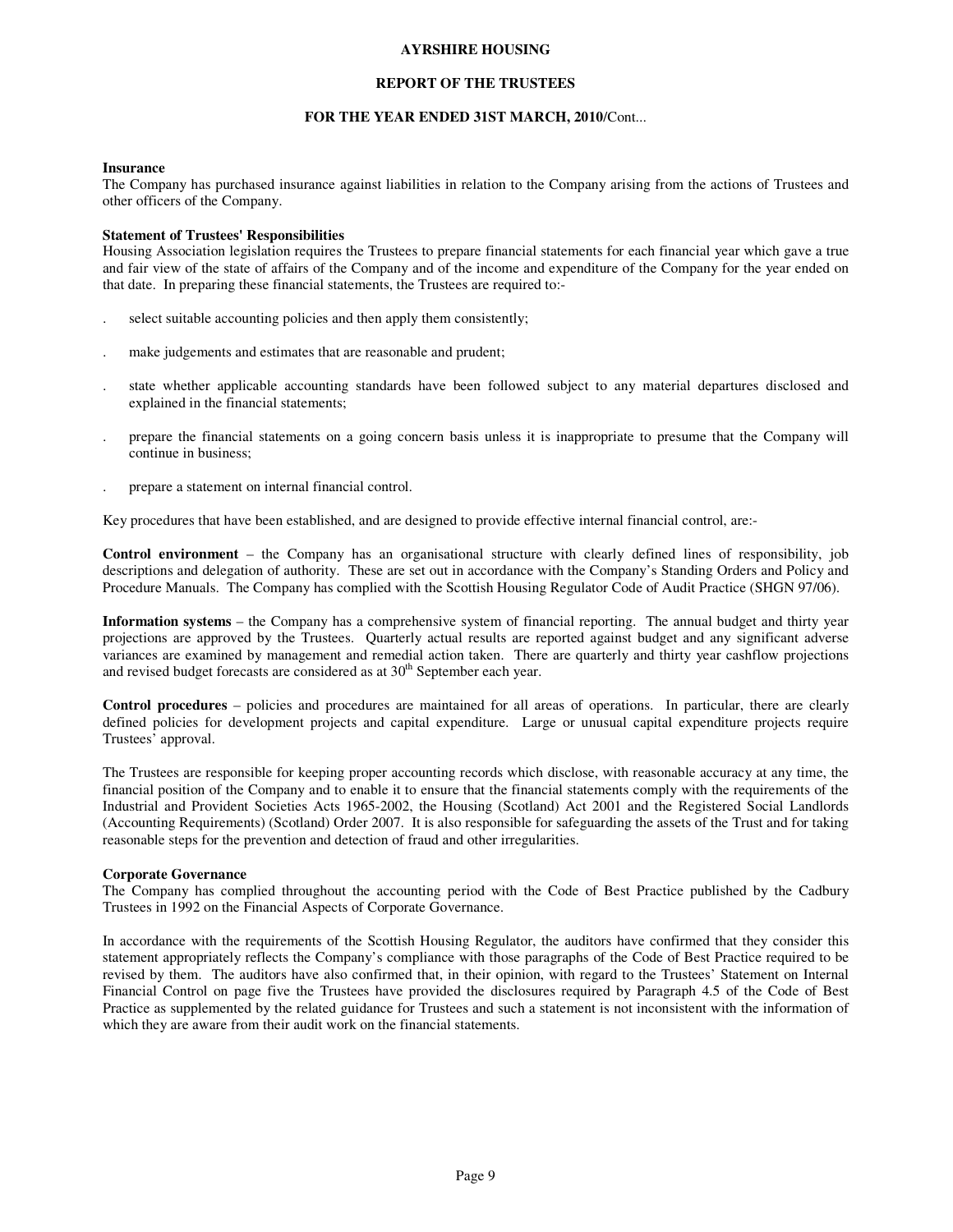### **REPORT OF THE TRUSTEES**

# **FOR THE YEAR ENDED 31ST MARCH, 2010**/Cont...

# **Statement as to Disclosure of Information to Auditors**

So far as the Trustees are aware, there is no relevant audit information (as defined by Section 418 of the Companies Act 2006) of which the Company's auditors are unaware, and each Trustee has taken all the steps that he or she ought to have taken as a Trustee in order to make himself or herself aware of any relevant audit information and to establish the the Company's auditors are aware of that information.

# **Auditors**

A resolution to appoint the auditors, Messrs. Armstrongs, will be proposed at the Annual General Meeting.

By order of the Board

# **Secretary**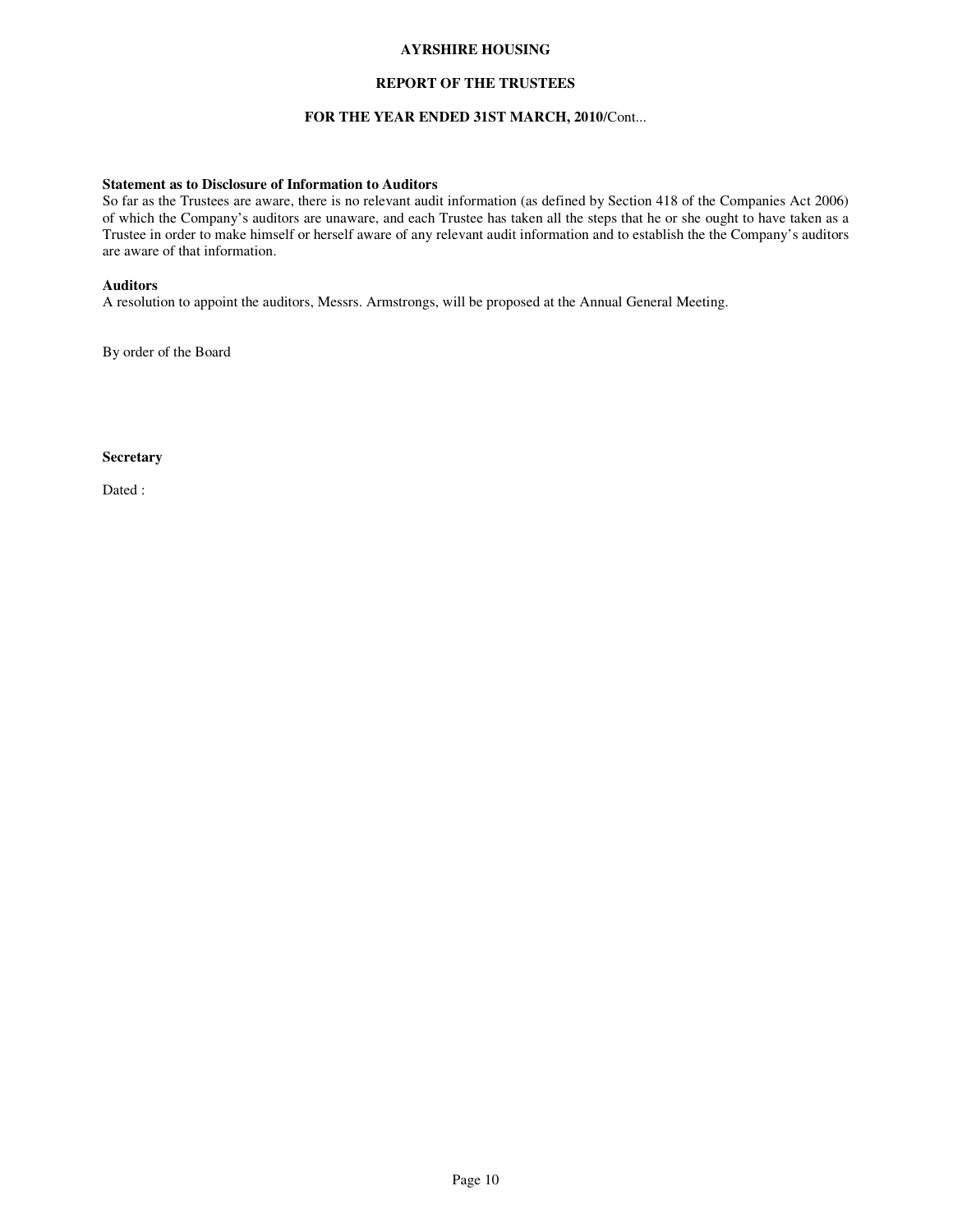### **TRUSTEES STATEMENT ON THE COMPANY'S**

# **SYSTEM OF INTERNAL FINANCIAL CONTROL**

### **FOR THE YEAR ENDED 31ST MARCH, 2010**

The Trustees acknowledge their ultimate responsibility for ensuring that the Company has in place a system of controls that is appropriate to the various business environments in which it operates. These controls are designed to give reasonable assurance with respect to:

- . The reliability of financial information used within the Company or for publication;
- . The maintenance of proper accounting records;
- . The safeguarding of assets (against unauthorised use or disposition).

It is the Trustees' responsibility to establish and maintain systems of internal financial control. Such systems can only provide reasonable and not absolute assurance against material financial misstatement or loss. Key elements include ensuring that:

- . Formal policies and procedures are in place, including the documentation of key systems and rules relating to the delegation of authorities, which allow the monitoring of controls and restrict the unauthorised use of the Company's assets;
- . Experienced and suitably qualified staff take responsibility for important business functions. Annual appraisal procedures have been established to maintain standards of performance;
- . Forecasts and budgets are prepared regularly which allow the Trustees and staff to monitor the key business risks and financial objectives, and progress towards financial plans set for the year and the medium term;
- . Regular management accounts are prepared promptly, providing relevant, reliable and up-to-date financial and other information and significant variances from budgets are investigated as appropriate;
- . All significant new initiatives, major commitments and investment projects are subject to formal authorisation procedures, through relevant sub-committees comprising Trustee members and others;
- . The Trustees review reports from management, from directors, staff and from the external and internal auditors to provide reasonable assurance that control procedures are in place and are being followed. This includes a general review of the major risks facing the Company;
- . Formal procedures have been established for instituting appropriate action to correct weaknesses identified from the above reports.

The Trustees have reviewed the effectiveness of the system of internal financial control in existence in the Company for the year ended 31<sup>st</sup> March 2010 and until the below date. No weaknesses were found in internal financial controls, which resulted in material losses, contingencies, or uncertainties, which require disclosure in the financial statements or in the Auditor's Report on the financial statements.

By order of the Board

# **Secretary**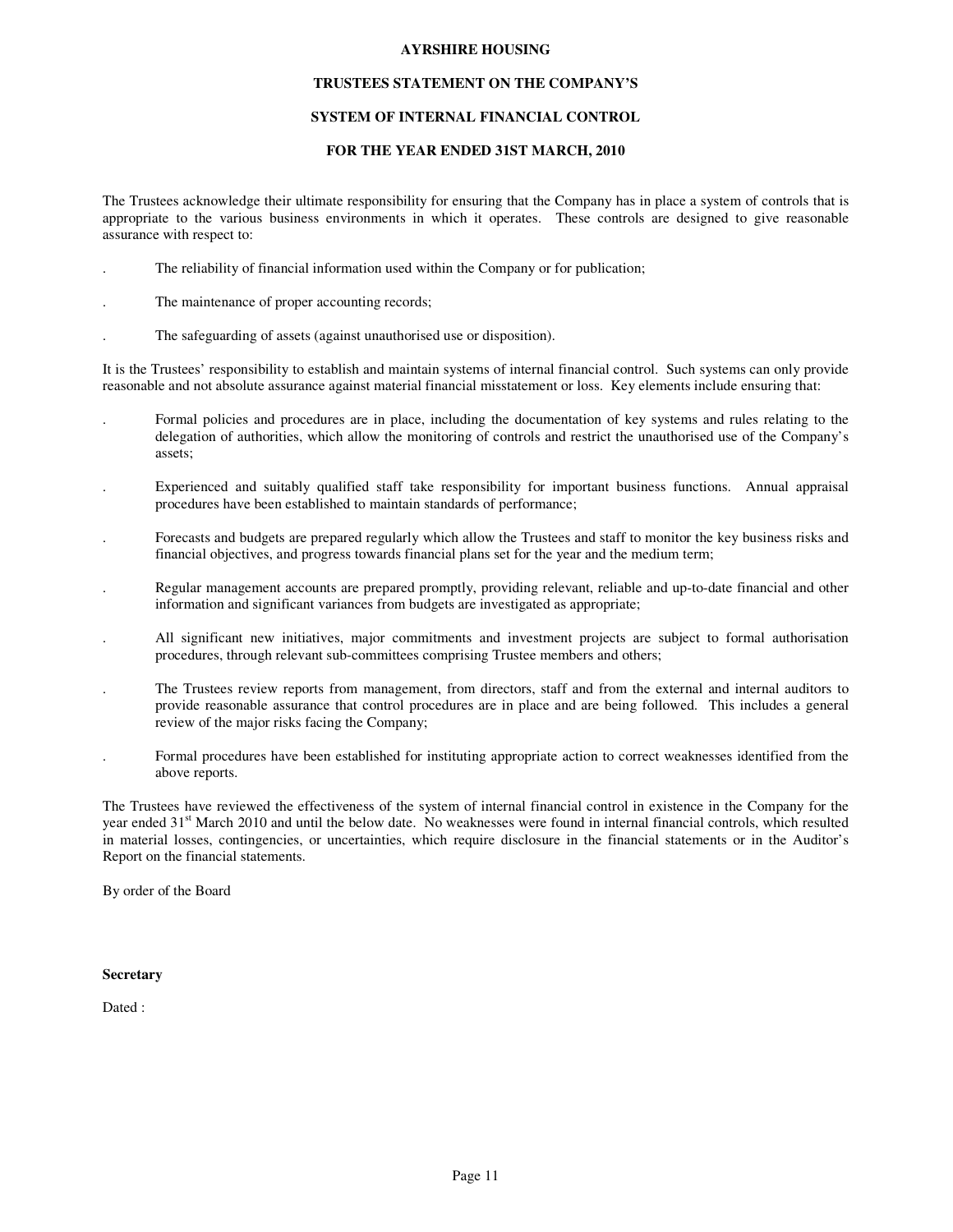### **REPORT OF THE AUDITORS ON THE TRUSTEES**

### **STATEMENT ON THE COMPANY'S SYSTEM OF INTERNAL FINANCIAL CONTROL**

## **FOR THE YEAR ENDED 31ST MARCH, 2010**

### **Corporate Governance**

In addition to our audit of the financial statements, we have reviewed the Trustees' statement concerning the Company's compliance with the information required by the section on internal financial control within SFHA's publication "Raising Standards in Housing".

### **Basis of Opinion**

We carried out our review having regard to the Bulletin "Disclosures Relating to Corporate Governance" issued by the Auditing Practices Board. The Bulletin does not require us to review the effectiveness of the Company's procedures for ensuring compliance with the Guidance Notes, nor to investigate the appropriateness of the reasons given for non-compliance.

### **Opinion**

In our opinion the statement on internal financial control on page three has provided the disclosures required by the section on internal financial control within SFHA's publication "Raising Standards in Housing" and is consistent with the information which came to our attention as a result of our audit work on the financial statements.

Through enquiry of certain Trustee members, directors and officers of the Company, and examination of relevant documents, we have satisfied ourselves that the Trustees' Statement on Internal Financial Control appropriately reflects the Company's compliance with the information required by the section on internal financial control within SFHA's publication "Raising Standards in Housing".

Armstrongs, Statutory Auditor, Chartered Accountants, Victoria Chambers, 142, West Nile Street, Glasgow. G1 2RQ.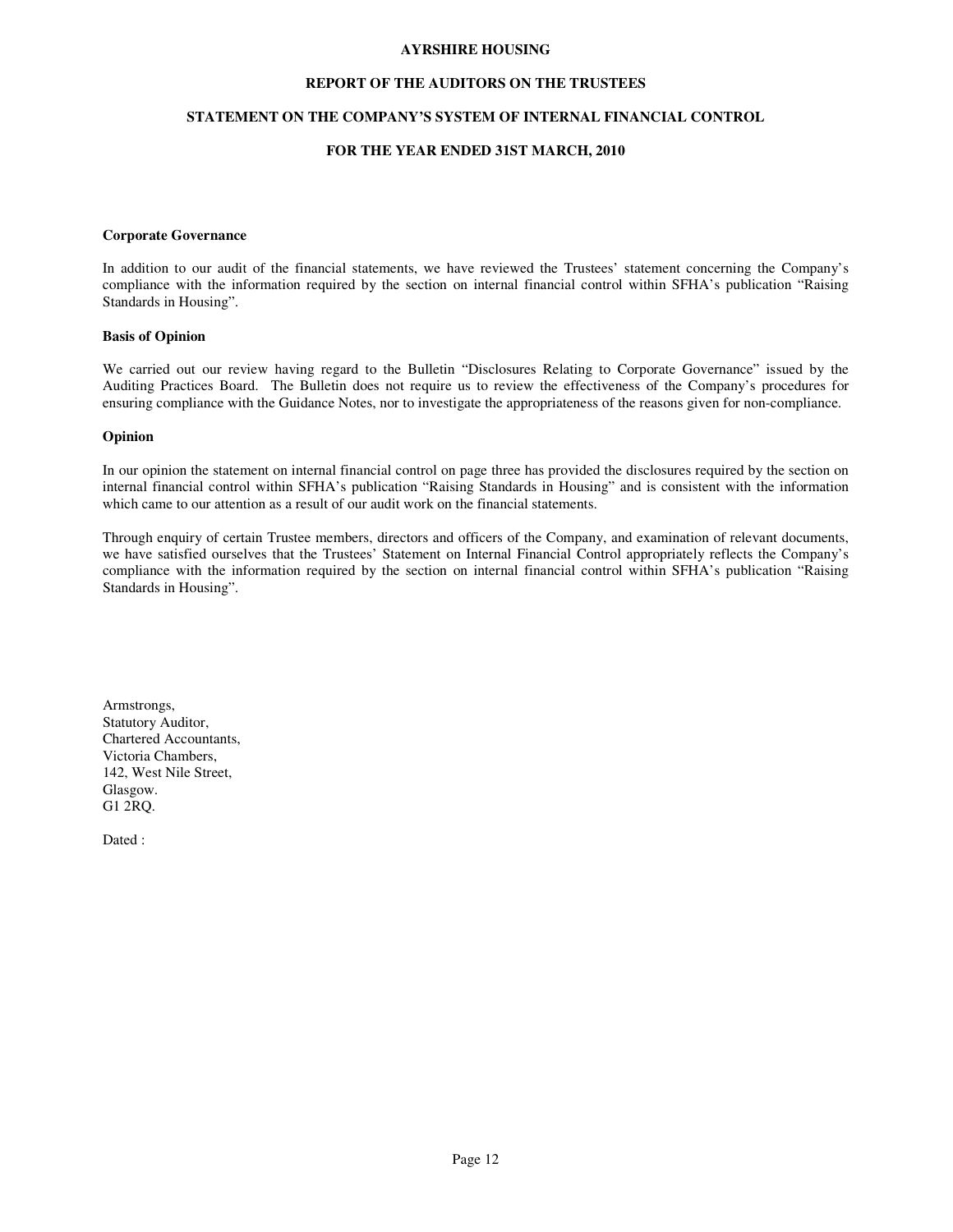### **REPORT OF THE INDEPENDENT AUDITORS TO**

### **THE MEMBERS OF AYRSHIRE HOUSING**

We have audited the financial statements of Ayrshire Housing for the year ended  $31<sup>st</sup>$  March 2010 which comprise the Income and Expenditure Account, the Balance Sheet, the Cash Flow Statement and the related notes. These financial statements have been prepared under the historical cost convention and the accounting policies set out therein.

This report is made solely to the Company's members, as a body, in accordance with Industrial and Provident Societies Act 1965. Our audit work has been undertaken so that we might state to the Company's members those matters we are required to state to them in an auditors' report and for no other purpose. To the fullest extent permitted by law, we do not accept or assume responsibility to anyone other than the Company and the Company's members as a body, for our audit work, for this report, or for the opinions we have formed.

### **Respective responsibilities of trustees and auditors**

The Trustees' responsibilities for preparing the financial statements in accordance with applicable law and United Kingdom Accounting Standards (United Kingdom Generally Accepted Accounting Practice) are set out in the statement of Trustees' responsibilities.

Our responsibility is to audit the financial statements in accordance with relevant legal and regulatory requirements and International Standards on Auditing (UK and Ireland).

We report to you our opinion as to whether the financial statements give a true and fair view and are properly prepared in accordance with the relevant legislation. We also report to you if, in our opinion, a satisfactory system of control over transactions has not been maintained if the Company has not kept proper accounting records, or if we have not received all the information and explanation we require for our audit, or if information specified by law regarding director's renumeration and other transactions is not disclosed.

We read the information contained in the Report of the Trustees and consider whether it is consistent with the audited financial statements. We consider the implications for our report if we become aware of any apparent misstatements or material inconsistencies with the financial statements. Our responsibilities do not extend to any other information.

# **Basis of Opinion**

We conducted our audit in accordance with International Standards on Auditing (UK and Ireland) issued by the Auditing Practices Board. An audit includes examination, on a test basis, of evidence relevant to the amounts and disclosures in the financial statements. It also includes an assessment of the significant estimates and judgements made by the Trustees in the preparation of the financial statements, and of whether the accounting policies are appropriate to the Company's circumstances, consistently applied and adequately disclosed.

We planned and performed our audit so as to obtain all the information and explanations which we considered necessary in order to provide us with sufficient evidence to give reasonable assurance that the financial statements are free from material misstatement, whether caused by fraud or other irregularity or error. In forming our opinion we also evaluated the overall adequacy of the presentation of information in the financial statements.

# **Opinion**

In our opinion the financial statements:

- give a true and fair view, in accordance with United Kingdom Generally Accepted Accounting Practice of the state of the Company's affairs as at  $31<sup>st</sup>$  March 2010 and of its surplus for the year then ended;
- have been properly prepared in accordance with the Industrial and Provident Societies Acts 1965 to 2002, Schedule 1, the Housing (Scotland) Act 2001 and the Registered Social Landlords (Accounting Requirements) (Scotland) Order 2007;
	- And
- the information given in the Report of the Trustees is consistent with the financial statements.

Armstrongs, Statutory Auditor, Chartered Accountants, Victoria Chambers, 142, West Nile Street, Glasgow. G1 2RQ.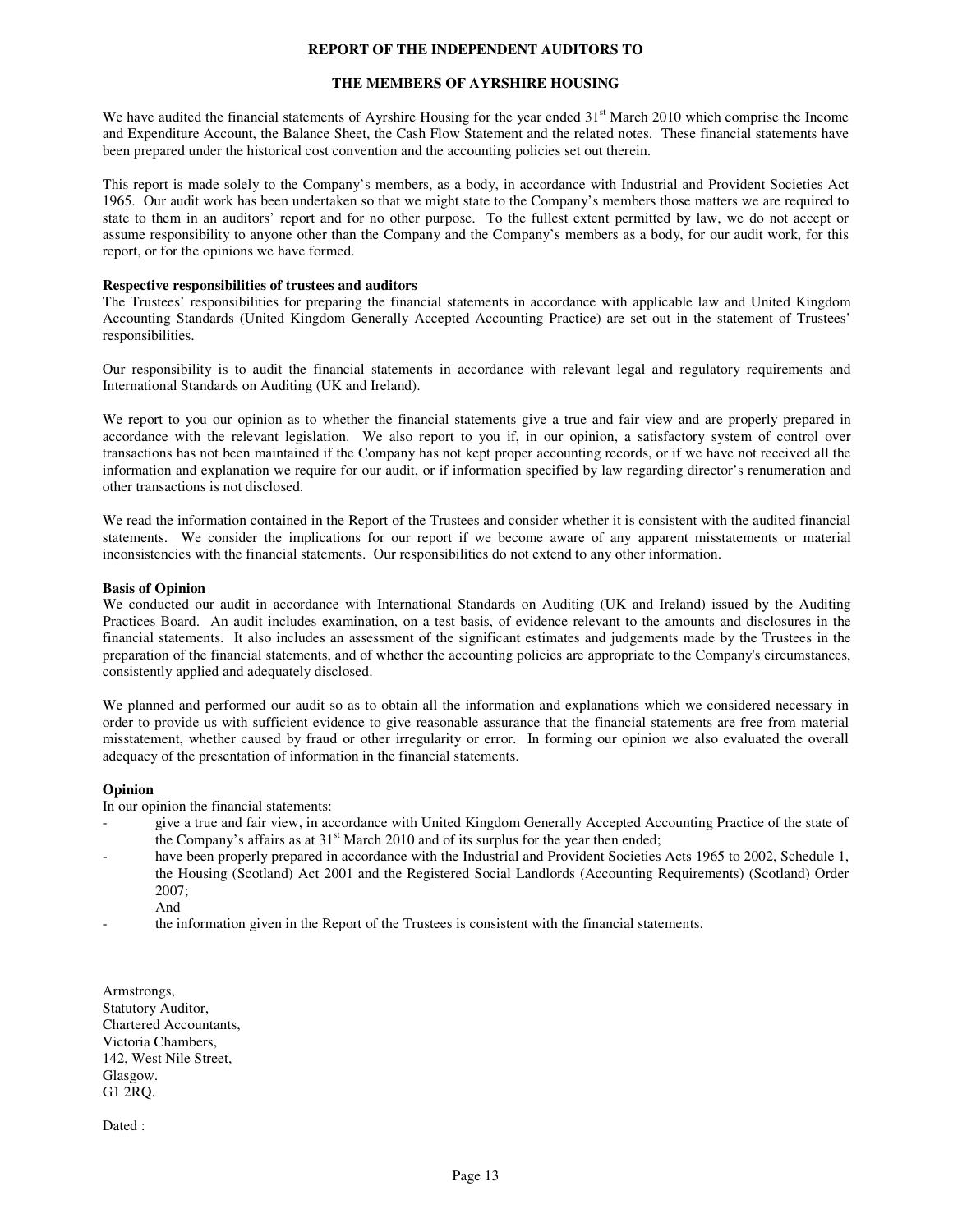# **INCOME AND EXPENDITURE ACCOUNT**

# **FOR THE YEAR ENDED 31ST MARCH, 2010**

|                                                                                                                      | <b>Notes</b> | 2010<br>£         | 2009<br>£                      |
|----------------------------------------------------------------------------------------------------------------------|--------------|-------------------|--------------------------------|
| Turnover                                                                                                             | 2            | 4,425,396         | 4,006,751                      |
| <b>Operating Costs</b>                                                                                               | 2            | 2,361,711)        | 2,167,347)                     |
| <b>Operating Surplus</b>                                                                                             | 2            | 2,063,685         | 1,839,404                      |
| Gain on Disposal of Housing Property<br>Interest Receivable and Other Income<br>Interest Payable and Similar Charges | 5<br>8<br>9  | 6.735<br>638,453) | 99,496<br>73,920<br>1,144,141) |
| Surplus for the year                                                                                                 |              | 1,431,967         | 868,679                        |

The results for the year relate wholly to continuing activities.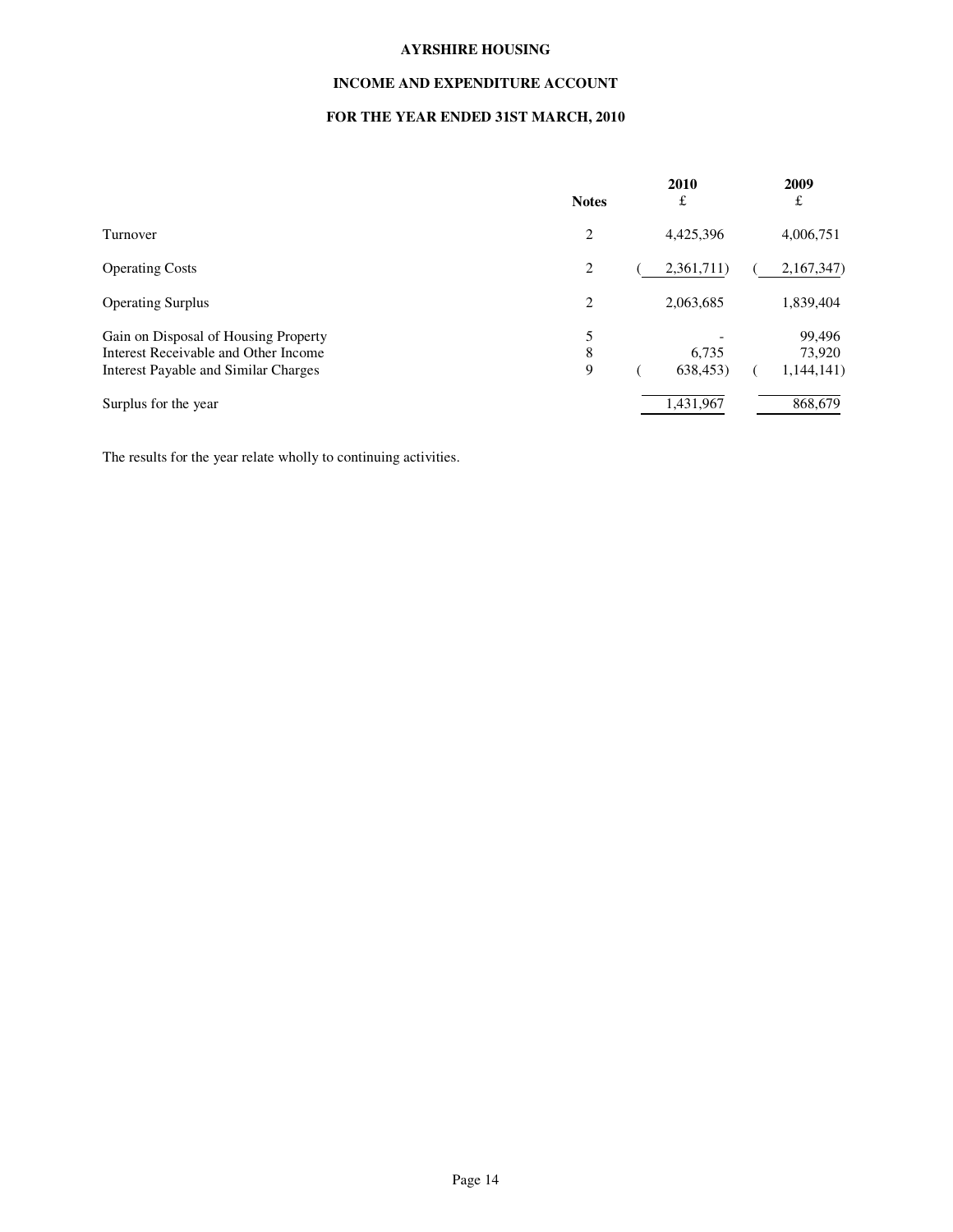# **STATEMENT OF TOTAL RECOGNISED GAINS AND LOSSES**

# **FOR THE YEAR ENDED 31ST MARCH, 2010**

|                                                           | 2010<br>£ | 2009<br>£ |
|-----------------------------------------------------------|-----------|-----------|
| Surplus/(Deficit) for the year                            | 1,431,967 | 868,679   |
| Acturial loss on pension scheme                           | 328,000)  | 23,000)   |
| Unrealised Surplus/(Deficit) on Revaluation of Properties | 457.858   |           |
| Total recognised gains and losses relating to the year    | 1,561,825 | 845,679   |

# **AYRSHIRE HOUSING**

# **NOTE OF HISTORICAL SURPLUSES AND DEFICITS**

# **FOR THE YEAR ENDED 31ST MARCH 2010**

|                                                                                                                         | 2010<br>£ | 2009<br>£ |
|-------------------------------------------------------------------------------------------------------------------------|-----------|-----------|
| Reported surplus/(deficit) on ordinary activities before taxation                                                       | 1,561,825 | 845,679   |
| Difference between historical cost depreciation and the actual charge for the<br>year calculated on the revalued amount | 47.282    | 37.725    |
| Realisation of property revaluation gains of previous years                                                             |           | 16,678    |
| Historical cost surplus/(deficit) on ordinary activities                                                                | 1,609,107 | 900,082   |
| Historical cost surplus/(deficit) on ordinary activities                                                                | 1.609.107 | 900,082   |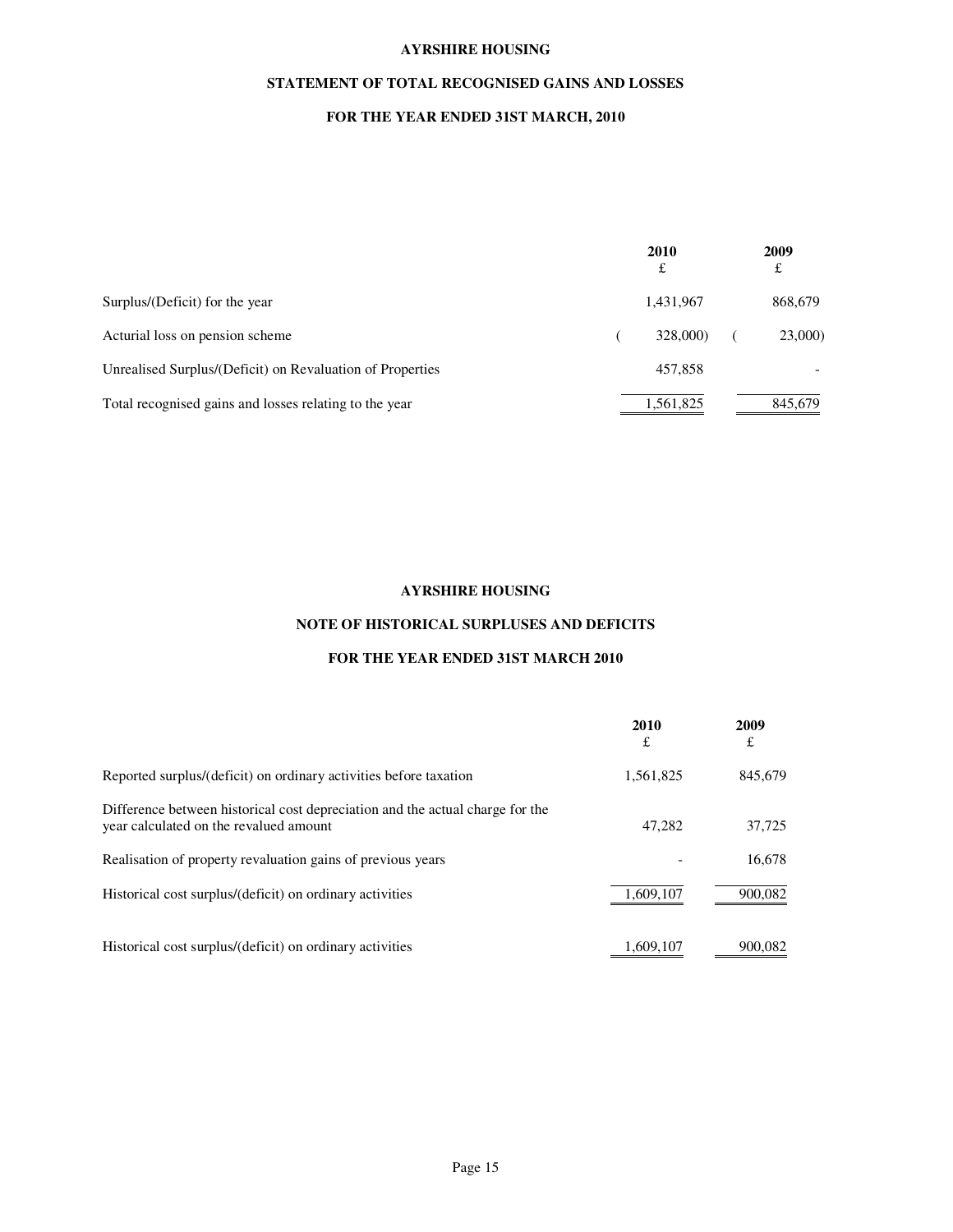# **BALANCE SHEET**

# **AS AT 31ST MARCH, 2010**

|                                                                 |              | 2010         | 2009        |
|-----------------------------------------------------------------|--------------|--------------|-------------|
|                                                                 | <b>Notes</b> | £            | £           |
| <b>Tangible Fixed Assets</b>                                    |              |              |             |
| Housing Properties (net of depreciation)                        | 12           | 39,071,412   | 33,227,011  |
| Other                                                           | 13           | 276,514      | 290,477     |
|                                                                 |              | 39,347,926   | 33,517,488  |
| <b>Current Assets</b>                                           |              |              |             |
| Investments                                                     | 14           |              |             |
| Debtors                                                         | 15           | 910,654      | 4,014,435   |
| Cash at Bank and in Hand                                        |              | 4,116,193    | 2,460,499   |
|                                                                 |              | 5,026,848    | 6,474,935   |
| Creditors : amounts falling due within one year                 | 16           | 5,983,421    | 4,591,797   |
| Net Current Assets/(Liabilities)                                |              | 956,573)     | 1,883,138   |
| <b>Total Assets less Current Liabilities</b>                    |              | 38, 391, 353 | 35,400,626  |
| <b>Creditors</b> : amounts falling due after more than one year | 17           | 24,094,273)  | 22,993,371) |
| pension liability                                               | 20           | 351,000)     | 23,000      |
| <b>Net Assets</b>                                               |              | 13,946,080   | 12,384,255  |
| <b>Capital and Reserves</b>                                     |              |              |             |
| Designated Reserve                                              | 18           | 625,000      | 400,000     |
| <b>Revaluation Reserves</b>                                     | 19           | 6,580,936    | 6,170,360   |
| <b>Revenue Reserve</b>                                          | 21           | 6,740,144    | 5,813,895   |
|                                                                 |              | 13,946,080   | 12,384,255  |

These financial statements were approved by the Trustees on and signed on their behalf by:

…………………………………………… Chairperson

………………………………………….. Trustee

…………………………………………. Secretary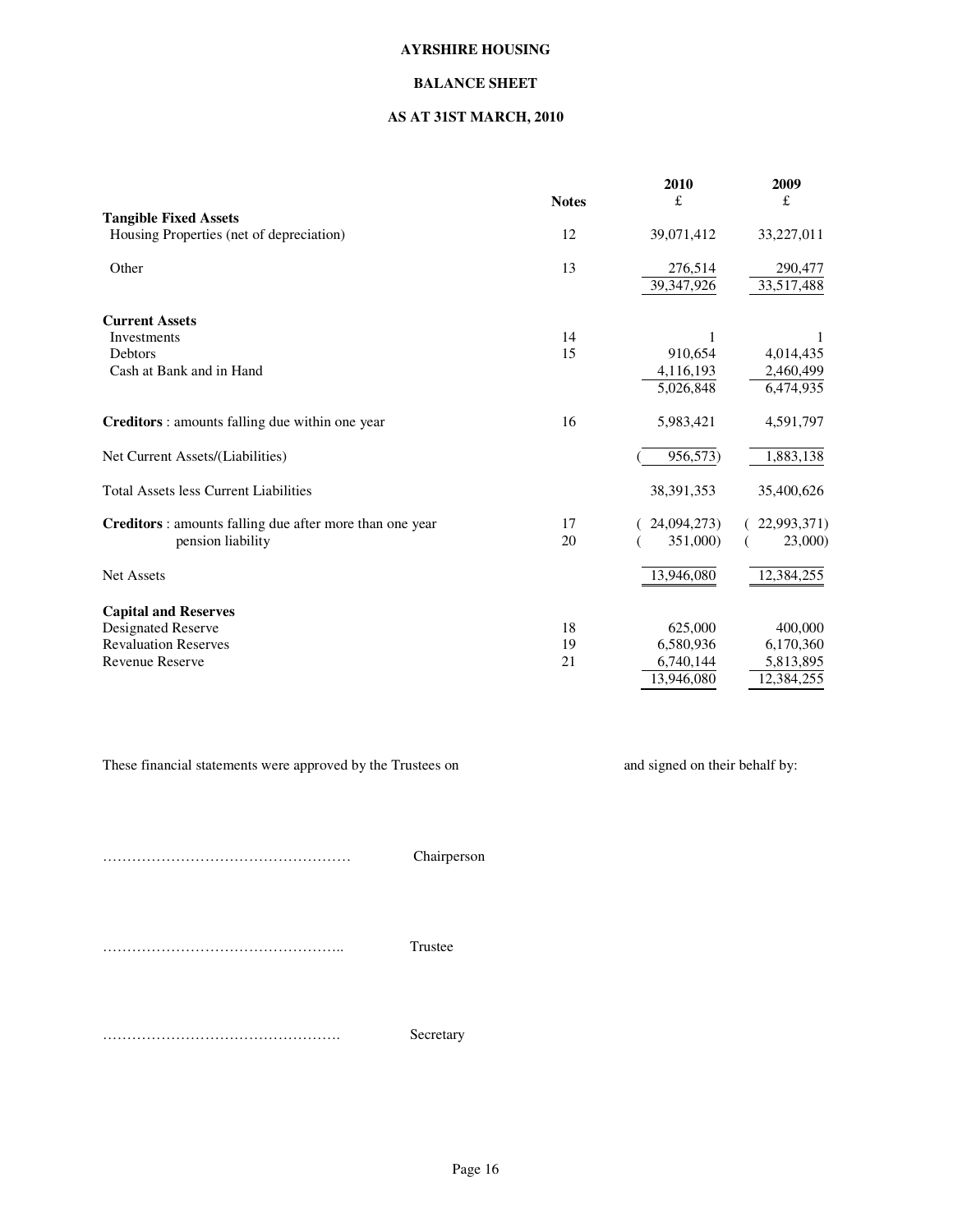# **CASH FLOW STATEMENT**

# **FOR THE YEAR ENDED 31ST MARCH, 2010**

|                                                                | 2010<br>£    | 2009<br>£           |
|----------------------------------------------------------------|--------------|---------------------|
| Net Cash inflow from operating activities                      | 2,483,879    | 2,637,612           |
| <b>Returns on investments and servicing of Finance</b>         |              |                     |
| <b>Interest Received</b>                                       | 6.735        | 73,920              |
| <b>Interest Paid</b>                                           | 638,453)     | 1,144,141)          |
|                                                                | 631,718)     | 1,070,221)          |
| <b>Capital Expenditure and Financial Investment</b>            |              |                     |
| Payments to acquire and develop housing properties             | 8,694,229)   | (11,919,436)        |
| Payments to acquire other fixed assets                         | 19,712)      | 18,254)<br>$\left($ |
| <b>Grants Received</b>                                         | 6,073,054    | 6,006,733           |
| Proceeds of disposal of housing property                       |              | 170,991             |
|                                                                | 2,640,887)   | 5,759,966)          |
| Net cash inflow (outflow) before financing                     | 788,726)     | 4, 192, 575)        |
| <b>Financing</b>                                               |              |                     |
| - Received<br>Loans                                            | 1,940,055    | 3,321,108           |
| - Repaid                                                       | 657,048)     | 562,243)            |
|                                                                | 1,283,007    | 2,758,865           |
| Increase/(Decrease) in cash                                    | 494,281      | 1,433,710)          |
|                                                                |              |                     |
| Reconciliation of net cash flow to movement in net debt        |              |                     |
| Increase/(Decrease) in cash in the year                        | 494,281      | 1,433,710)          |
| Cash (inflow)/outflow from (increase)/decrease in loan finance | 1,283,007)   | 2,758,865)          |
| Decrease/(Increase) in net debt resulting from cash flow       | 788,726)     | 4, 192, 575)        |
|                                                                |              |                     |
| Net debt at 01.04.09                                           | (24,061,388) | (19,868,813)        |
| Net debt at 31.03.10                                           | 24,850,114)  | 24,061,388)         |
|                                                                |              |                     |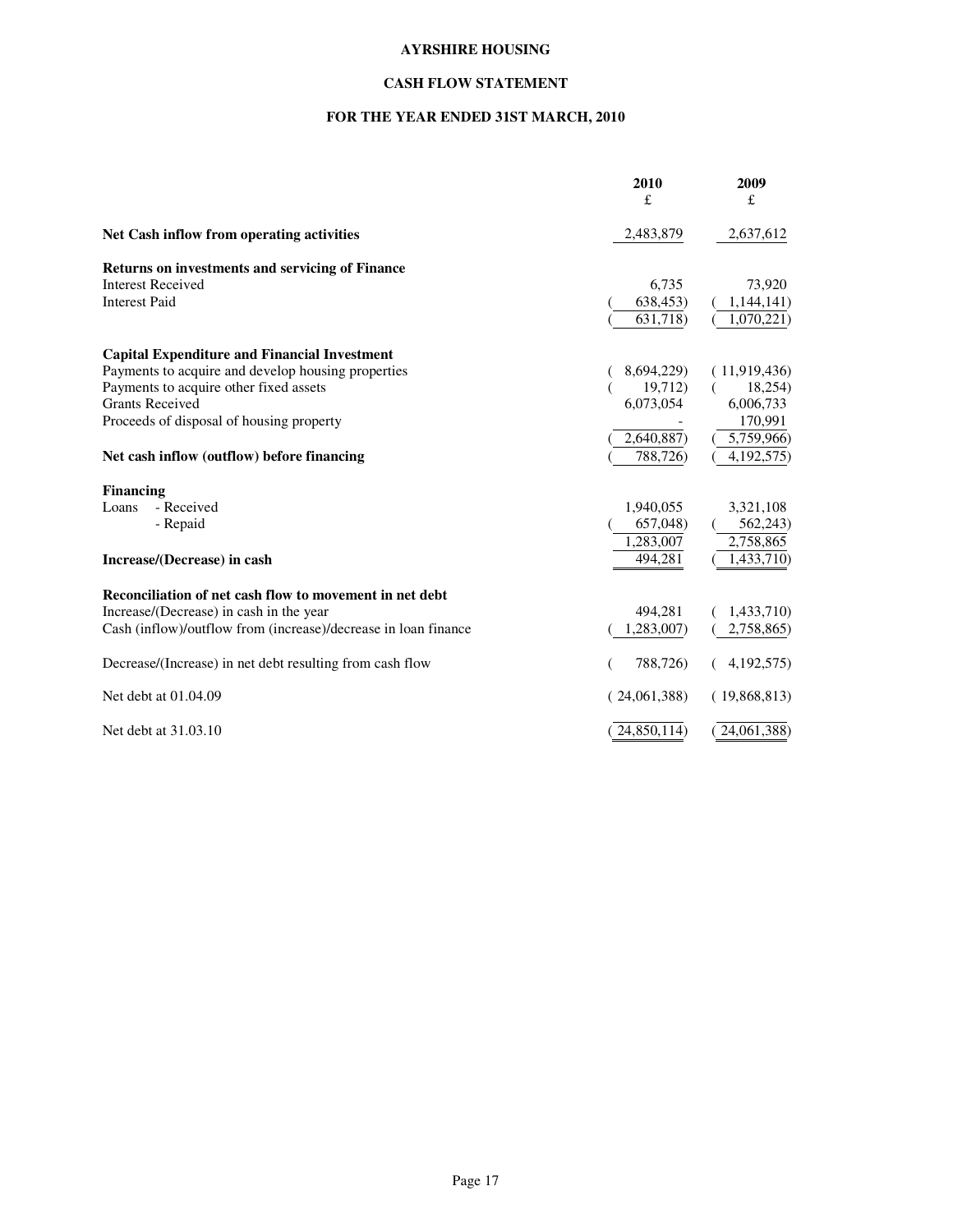# **NOTES TO THE CASH FLOW STATEMENT**

# **FOR THE YEAR ENDED 31ST MARCH, 2010**

|    |                                                                                                                |                         | 2010<br>£                                              | 2009<br>£                                               |
|----|----------------------------------------------------------------------------------------------------------------|-------------------------|--------------------------------------------------------|---------------------------------------------------------|
| 1. | Reconciliation of surplus for the year to net<br>cashflow from operating activities                            |                         |                                                        |                                                         |
|    | <b>Operating Surplus</b><br>Depreciation<br>(Increase)/Decrease in Debtors<br>Increase/(Decrease) in Creditors |                         | 2,063,685<br>503,675<br>23,057<br>61,424)<br>2,483,879 | 1,839,404<br>417,383<br>392,937<br>12,112)<br>2,637,612 |
| 2. | Analysis of changes in net debt                                                                                | 2010<br>£               | Cash<br>Flow<br>£                                      | 2009<br>£                                               |
|    |                                                                                                                |                         |                                                        |                                                         |
|    | Cash in hand and at bank<br>Development Overdraft                                                              | 4,116,193<br>4,016,389) | 1,655,694<br>1,161,413)                                | 2,460,499<br>2,854,976)                                 |
|    | Debt due within one Year                                                                                       | 855,645)                | 182,105)                                               | 673,540)                                                |
|    | Debt due after one Year                                                                                        | 24,094,273)             | 1,100,902)                                             | 22,993,371)                                             |
|    |                                                                                                                | 24,850,114)             | 788,726)                                               | 24,061,388)                                             |
|    |                                                                                                                |                         | Cash                                                   |                                                         |
|    |                                                                                                                | 2009                    | Flow                                                   | 2008                                                    |
|    |                                                                                                                | £                       | £                                                      | £                                                       |
|    | Cash in hand and at bank                                                                                       | 2,460,499               | 161,441                                                | 2,299,058                                               |
|    | Development Overdraft                                                                                          | 2,854,976)              | 1,595,151)                                             | 1,259,825)                                              |
|    | Debt due within one Year                                                                                       | 673,540)                | 5,512                                                  | 679,052)                                                |
|    | Debt due after one Year                                                                                        | 22,993,371)             | 2,764,377)                                             | 20,228,994)                                             |
|    |                                                                                                                | 24,061,388)             | 4,192,575)                                             | 19,868,813)                                             |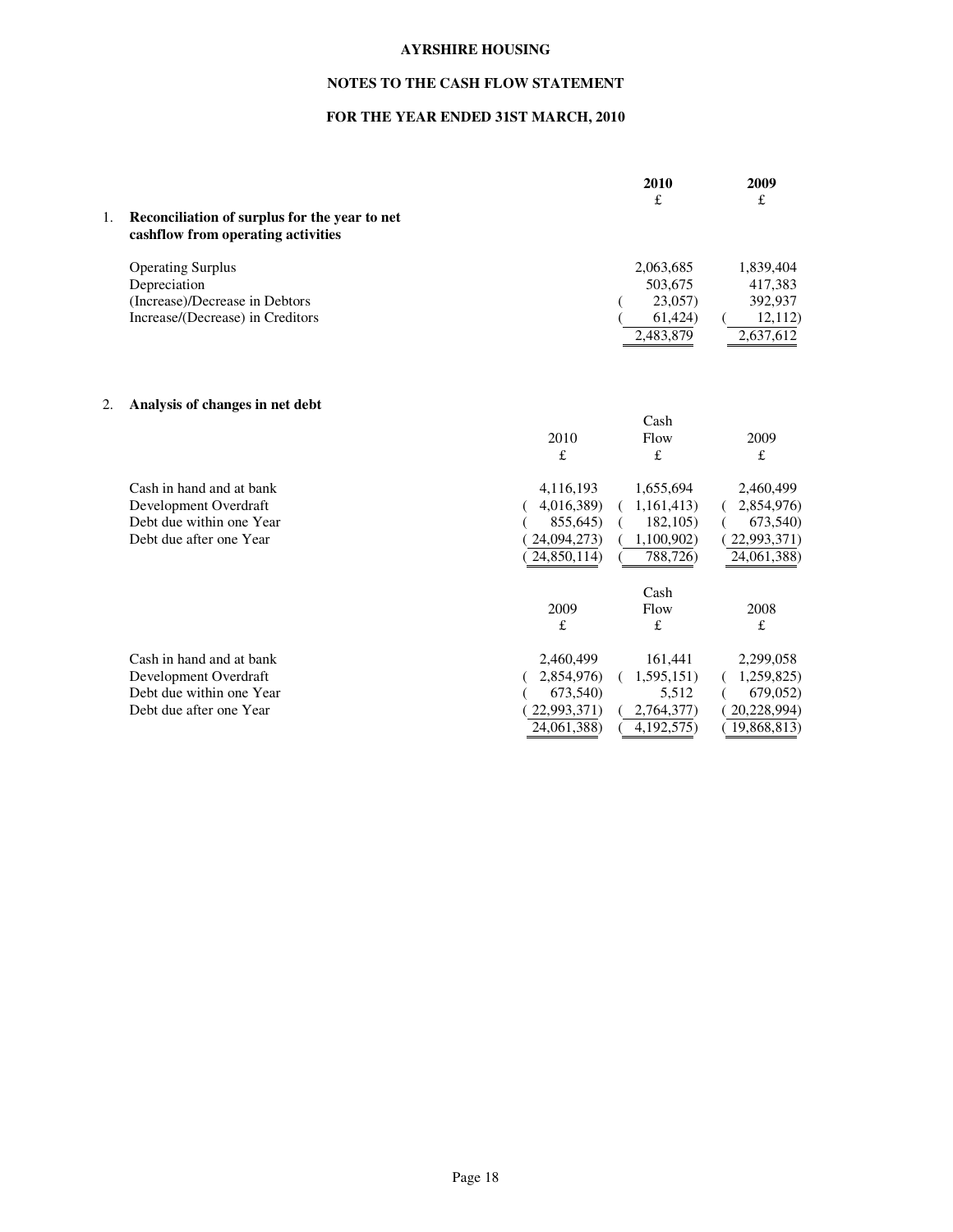# **NOTES TO THE FINANCIAL STATEMENTS**

### **FOR THE YEAR ENDED 31ST MARCH, 2010**

#### 1. **Principal Accounting Policies**

The Company is incorporated under the Industrial and Provident Societies Act 1965.

The financial statements have been prepared under the historical cost convention as modified by the revaluation of housing properties and in compliance with the Registered Social Landlords (Accounting Requirements) (Scotland) Order 2007, the Statement of Recommended Practice (SORP) 2008 and applicable Accounting Standards. A summary of the more important accounting policies is set out below.

### **Turnover**

 Turnover relates to the income from letting of properties at affordable rents, and the supply of feuing services, together with revenue grants from the Scottish Housing Regulator, local authorities and other organisations.

### **Housing Properties**

 Housing Properties are stated at cost, less social housing and other public grants and less accumulated depreciation. Depreciation is charged on a straight line basis over the expected economic useful lives of the properties at an annual rate of 2%.

 Improvements are capitalised where these result in an enhancement of the economic benefits of the property. Such enhancement can occur if the improvements result in an increase in rental income, a material reduction in future maintenance costs or a significant extension of the life of the property. Works to existing properties, which fail to meet the above criteria, are charged to the Income and Expenditure Account.

 Reviews for impairment of housing properties are carried out regularly and any impairment in an income-generating unit is recognised by a charge to the Income and Expenditure Account. Impairment is recognised where the carrying value of an income-generating unit exceeds the higher of its net realisable value or its value in use. Value in use represents the net present value of expected future cash flows from these units. Impairment of assets would be recognised in the Income and Expenditure Account.

#### **Work to Existing Housing Properties**

 Expenditure on improvements to existing property, which adds to the value of the property or extends its useful life, is capitalised as part of the cost of the property. All other maintenance expenditure is written off the income and expenditure account in the year in which it is incurred.

#### **Sale of Housing Properties**

 Properties are disposed of under the appropriate legislation and guidance. All costs and grants relating to the share of property sold are removed from the financial statements at the date of sale, except for first tranche sales. Any grants received that cannot be repaid from the proceeds of sale are abated and the grants removed from the financial statements.

 The Statement of Recommended Practice 2008 states that the disposal of shared-ownership prioperties first tranche sales be included in turnover at completion with the balance being classified as fixed assets. Due to the Company's last sharedownership scheme being off-site in 2000 and records only being required to be held for six years, this exercise has not been carried out.

# **Other Fixed Assets**

Other fixed assets are stated at cost less accumulated depreciation. Depreciation is charged by equal instalments commencing with the year of acquisition at rates estimated to write off costs less any residual value over the expected economic useful lives at annual rates :-

| Furniture and Fittings | $-20\%$ straight line |
|------------------------|-----------------------|
| IT Systems             | $-20\%$ straight line |
| <b>Offices</b>         | $-2\%$ straight line  |
| Let Properties         | $-20\%$ straight line |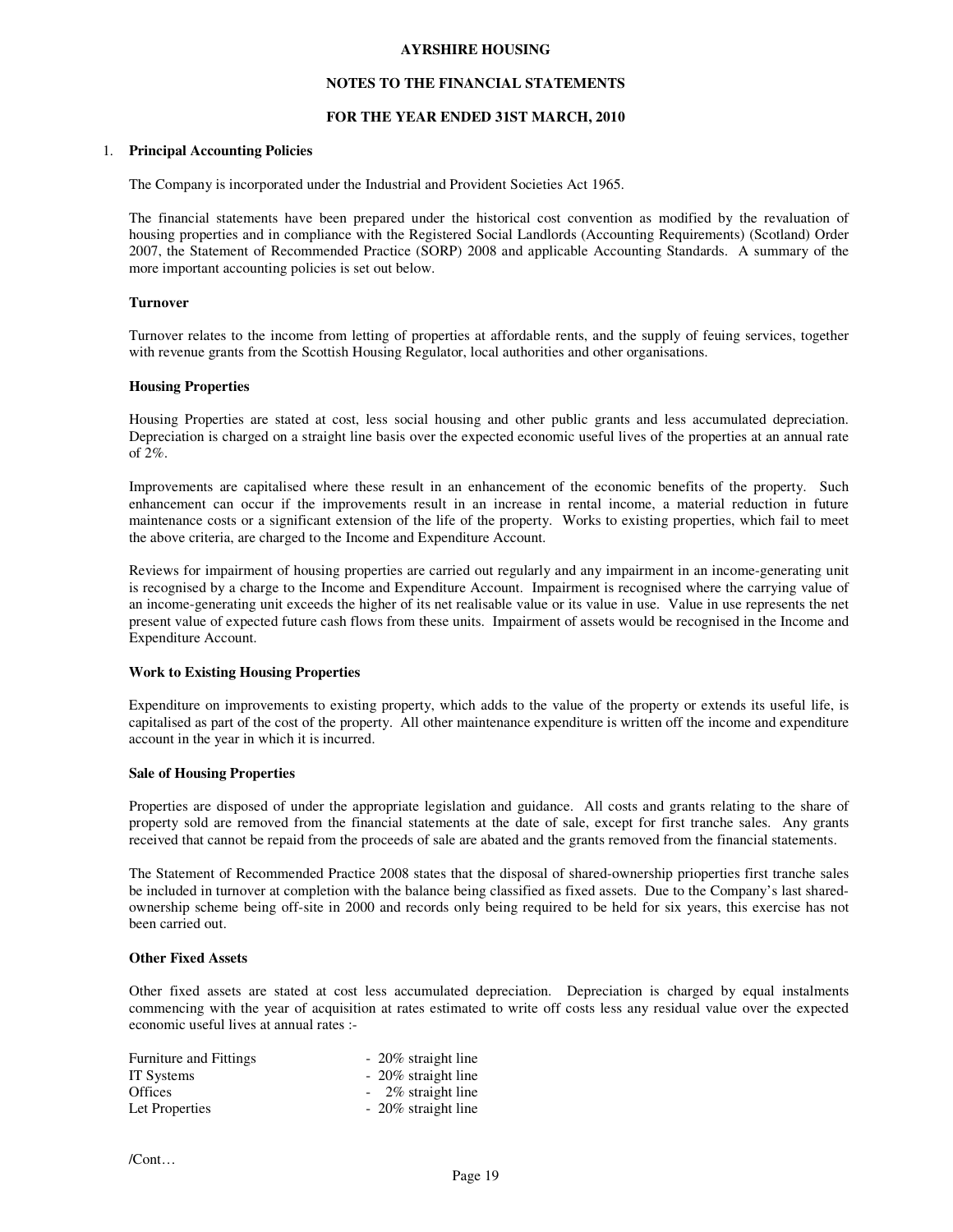### **NOTES TO THE FINANCIAL STATEMENTS**

### **FOR THE YEAR ENDED 31ST MARCH, 2010**/Cont...

### 1. **Principal Accounting Policies**/Cont…

### **Social Housing Grant and Other Grants**

 Where developments have been financed wholly or partly by Social Housing Grant or other capital grant, the cost of those developments have been reduced by the amount of the grant receivable. The amount of the grants receivable is shown separately on the notes to the financial statements.

 Social Housing Grant received in respect of revenue expenditure is credited to the Income and Expenditure Account in the same period as the expenditure to which it relates.

 Although Social Housing Grant is treated as a grant for accounting purposes, it may nevertheless become repayable in certain circumstances, such as the disposal of certain assets. The amount repayable would be restricted to the net proceeds of sale.

### **Pension Costs**

 The Organisation participates in the centralised SFHA defined benefit pension scheme and retirement benefits to employees of the Organisation are funded by contributions from all participating employers and employees in the scheme. Payments are made in accordance with periodic calculations by consulting actuaries and are based on pension costs applicable across the various participating Members taken as a whole.

 The expected costs to the Organisation of pension is charged to the income and expenditure accounts so as to spread the cost of pensions over the service lives of employees.

 The Organisation participates in the centralised Strathclyde Pensions Trust defined benefits pension scheme and retirement benefits to employees of the Organisation are funded by the contributions from all participating employers and employees in the scheme. Payments are made to the Trust in accordance with periodic calculations by consulting actuaries and are based on pension costs applicable across the various participating employers taken as a whole.

 The expected cost to the Organisation of pensions is charged to income so as to spread the cost of pensions over the service lives of the employees in the scheme taken as a whole.

 The Organisation has fully adopted accounting standard FRS17 'Retirement Benefits' during the year. The impact of this standard has been reflected throughout the financial statements. Prior year comparatives have been restated where appropriate.

 The difference between the fair value of the assets held in the Organisation's defined benefit pension scheme and the scheme's liabilities measured on an actuarial basis using the projected unit method are recognised in the Organisation's balance sheet as a pension scheme liability.

#### **Leases**

 Assets held under operating leases are not capitalised. The lease rentals are expensed to the income and expenditure account in the year in which they are incurred.

### **Capitalisation of Interest**

Interest incurred on the financing of a development is capitalised up to the date of completion of the scheme.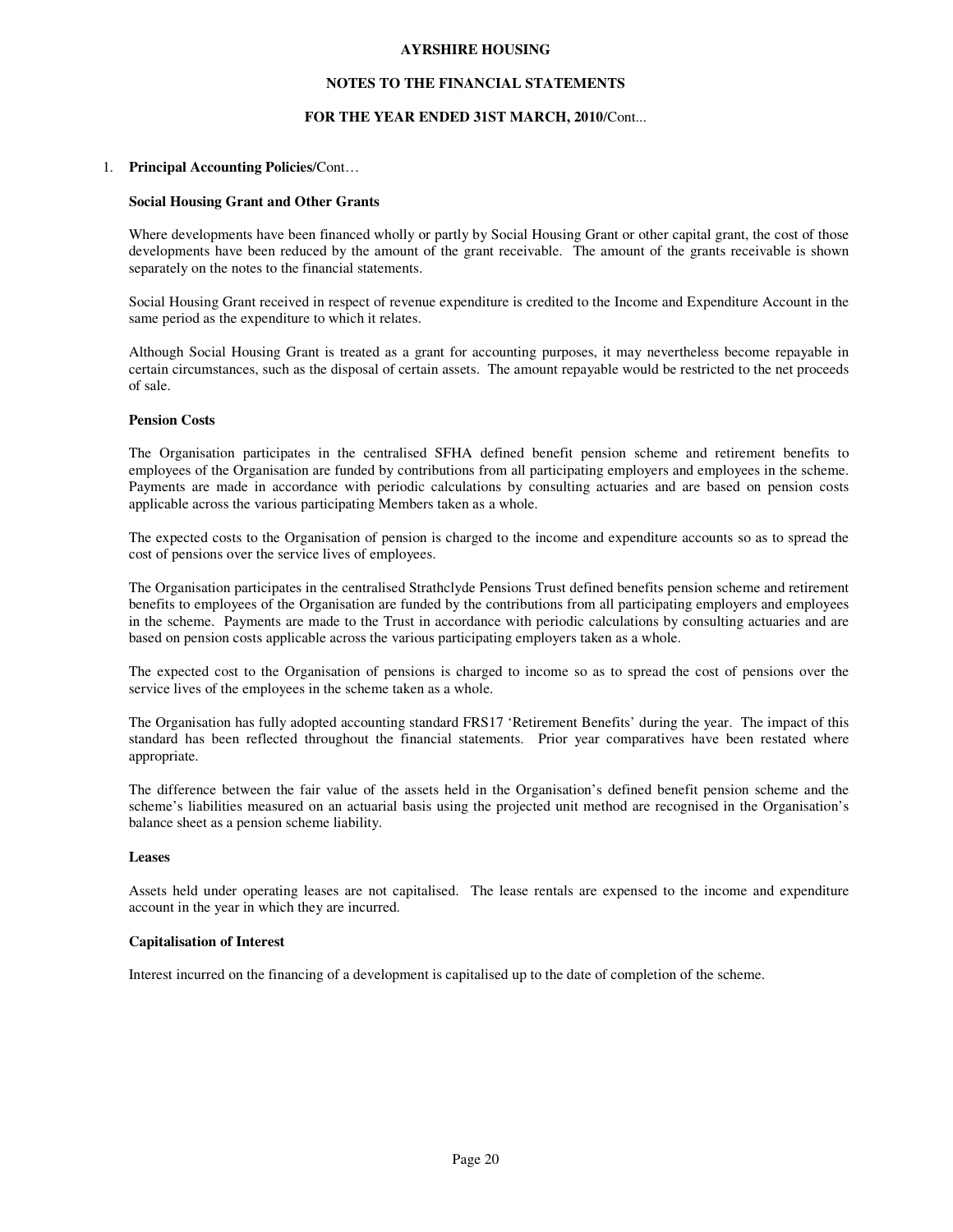# **NOTES TO THE FINANCIAL STATEMENTS**

# **FOR THE YEAR ENDED 31ST MARCH, 2010**/Cont...

### 2. **Lettings and other related information**

# **Particulars of turnover, operating costs and operating surplus by class of business**

|                         |              |               | 2010                    |                                         |
|-------------------------|--------------|---------------|-------------------------|-----------------------------------------|
|                         | <b>Notes</b> | Turnover<br>£ | Operating<br>Costs<br>£ | Operating<br>Surplus/<br>(Deficit)<br>£ |
| Social Lettings         | 3            | 4,398,490     | 2,361,711               | 2,036,779                               |
| <b>Other Activities</b> | 4            | 26,906        |                         | 26,906                                  |
| Total                   |              | 4,425,396     | 2,361,711               | 2,063,685                               |
|                         |              |               | 2009                    |                                         |

|                         | <b>Notes</b> | Turnover<br>£ | Operating<br>Costs<br>£  | Operating<br>Surplus/<br>(Deficit)<br>£ |
|-------------------------|--------------|---------------|--------------------------|-----------------------------------------|
| Social Lettings         | 3            | 3,979,387     | 2,167,347                | 1,812,040                               |
| <b>Other Activities</b> | 4            | 27,364        | $\overline{\phantom{a}}$ | 27,364                                  |
| Total                   |              | 4,006,751     | 2,167,347                | 1,839,404                               |

None of the income or expenditure from lettings related to special needs.

# 3. **Particulars of Income and Expenditure from Lettings**

|                                                   | <b>General</b><br><b>Needs</b><br>£ | <b>Shared</b><br>Ownership<br>£ | <b>Total</b><br>2010<br>£ | 2009<br>£ |
|---------------------------------------------------|-------------------------------------|---------------------------------|---------------------------|-----------|
| <b>Income from Lettings</b>                       |                                     |                                 |                           |           |
| Rent receivable net of identifiable service chrgs | 4,184,796                           | 39,604                          | 4,224,400                 | 3,816,584 |
| Service charges receivable                        | 204,665                             |                                 | 204,665                   | 184,908   |
| Gross income from rents and service charges       | 4,389,461                           | 39,604                          | 4,429,065                 | 4,001,492 |
| Less: voids                                       | 30,575                              |                                 | $30,575$ (                | 22,105    |
| Total turnover from social letting activities     | 4,358,886                           | 39,604                          | 4,398,490                 | 3,979,387 |
| <b>Expenditure on Lettings</b>                    |                                     |                                 |                           |           |
| Management and maintenance admin costs            | 910,910                             | 10,160                          | 921,070                   | 891.632   |
| Reactive repairs and maintenance                  | 626,425                             |                                 | 626,425                   | 576,748   |
| Bad debts - rents and service charges             | 24,247                              |                                 | 24,247                    | 31,805    |
| Planned and cyclical maint incl major repairs     | 319,969                             |                                 | 319,969                   | 292,162   |
| Depreciation of social housing                    | 463,232                             | 6,768                           | 470,000                   | 375,000   |
| Operating costs for social letting activities     | 2,344,783                           | 16,928                          | 2,361,711                 | 2,167,347 |
| Operating surplus for social lettings for 2010    | 2,014,103                           | 22,676                          | 2,036,779                 | 1,812,040 |
| Operating surplus for social lettings for 2009    | 1,783,576                           | 28,464                          | 1,812,040                 |           |

The amount of service charges receivable on housing accommodation not eligible for housing benefit is £Nil.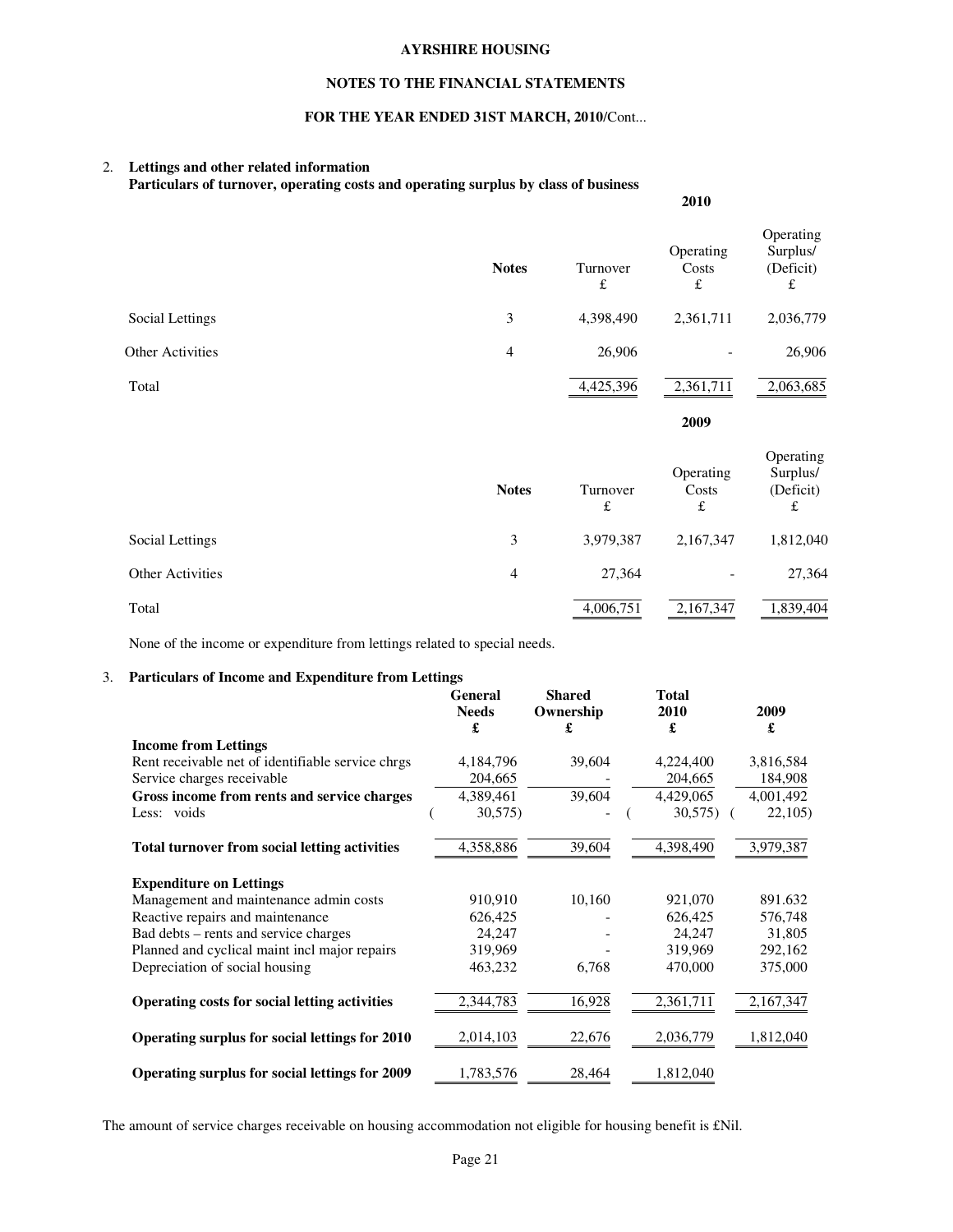# **NOTES TO THE FINANCIAL STATEMENTS**

#### **FOR THE YEAR ENDED 31ST MARCH, 2010**/Cont...

#### **4.Particulars of Turnover, Operating Costs & Operating Surpluses or Deficits from Other Activities**

|                                  | <b>Grants</b><br>from<br><b>Scottish</b><br><b>Ministers</b> | Other<br>Revenue<br><b>Grants</b> | <b>Supportin</b><br>g People<br><b>Income</b> | Other<br><b>Income</b> | <b>Total</b><br><b>Turnover</b> | <b>Operating</b><br>Costs-<br><b>Bad</b><br><b>Debt</b> | Other<br><b>Operating</b><br><b>Costs</b> | <b>Operating</b><br>Surplus/<br>Deficit for<br>2010 | <b>Operating</b><br>Surplus/<br>Deficit for<br>2009 |
|----------------------------------|--------------------------------------------------------------|-----------------------------------|-----------------------------------------------|------------------------|---------------------------------|---------------------------------------------------------|-------------------------------------------|-----------------------------------------------------|-----------------------------------------------------|
| Wider Action Role                | £                                                            | £                                 | $\pmb{\mathfrak{L}}$                          | $\pmb{\mathfrak{L}}$   | $\pmb{\mathfrak{L}}$            | $\pmb{\mathfrak{L}}$                                    | £                                         | £                                                   | £                                                   |
| Care & Repair                    |                                                              |                                   |                                               |                        |                                 |                                                         |                                           |                                                     |                                                     |
| Factoring                        |                                                              |                                   | $\overline{\phantom{a}}$                      | 17,168                 | 17,168                          |                                                         | $\overline{\phantom{a}}$                  | 17,168                                              | 17,946                                              |
| <b>Development Activities</b>    |                                                              |                                   |                                               |                        |                                 |                                                         |                                           |                                                     |                                                     |
| <b>Support Activities</b>        |                                                              |                                   |                                               |                        |                                 |                                                         |                                           |                                                     |                                                     |
| Care Activities                  |                                                              |                                   |                                               |                        |                                 |                                                         |                                           |                                                     |                                                     |
| Other Management Services        |                                                              |                                   |                                               |                        |                                 |                                                         |                                           |                                                     |                                                     |
| Aids & Adaptations               |                                                              |                                   |                                               |                        |                                 |                                                         |                                           |                                                     |                                                     |
| Other Activities                 |                                                              |                                   | $\overline{\phantom{a}}$                      |                        |                                 |                                                         |                                           |                                                     |                                                     |
| <b>Commercial Rent</b>           |                                                              |                                   | $\overline{\phantom{a}}$                      | 9,738                  | 9,738                           |                                                         | $\overline{\phantom{a}}$                  | 9,738                                               | 9,418                                               |
| Total from Other Activities 2010 | $\overline{\phantom{a}}$                                     | $\overline{\phantom{a}}$          | $\overline{\phantom{a}}$                      | 26,906                 | 26,906                          |                                                         | $\overline{\phantom{a}}$                  | 26,906                                              | 27,364                                              |
| Total from Other Activities 2009 | $\overline{\phantom{a}}$                                     | $\overline{\phantom{a}}$          | $\overline{\phantom{a}}$                      | 27,364                 | 27,364                          |                                                         | $\overline{\phantom{a}}$                  |                                                     | 27,364                                              |
|                                  |                                                              |                                   |                                               |                        |                                 |                                                         |                                           |                                                     |                                                     |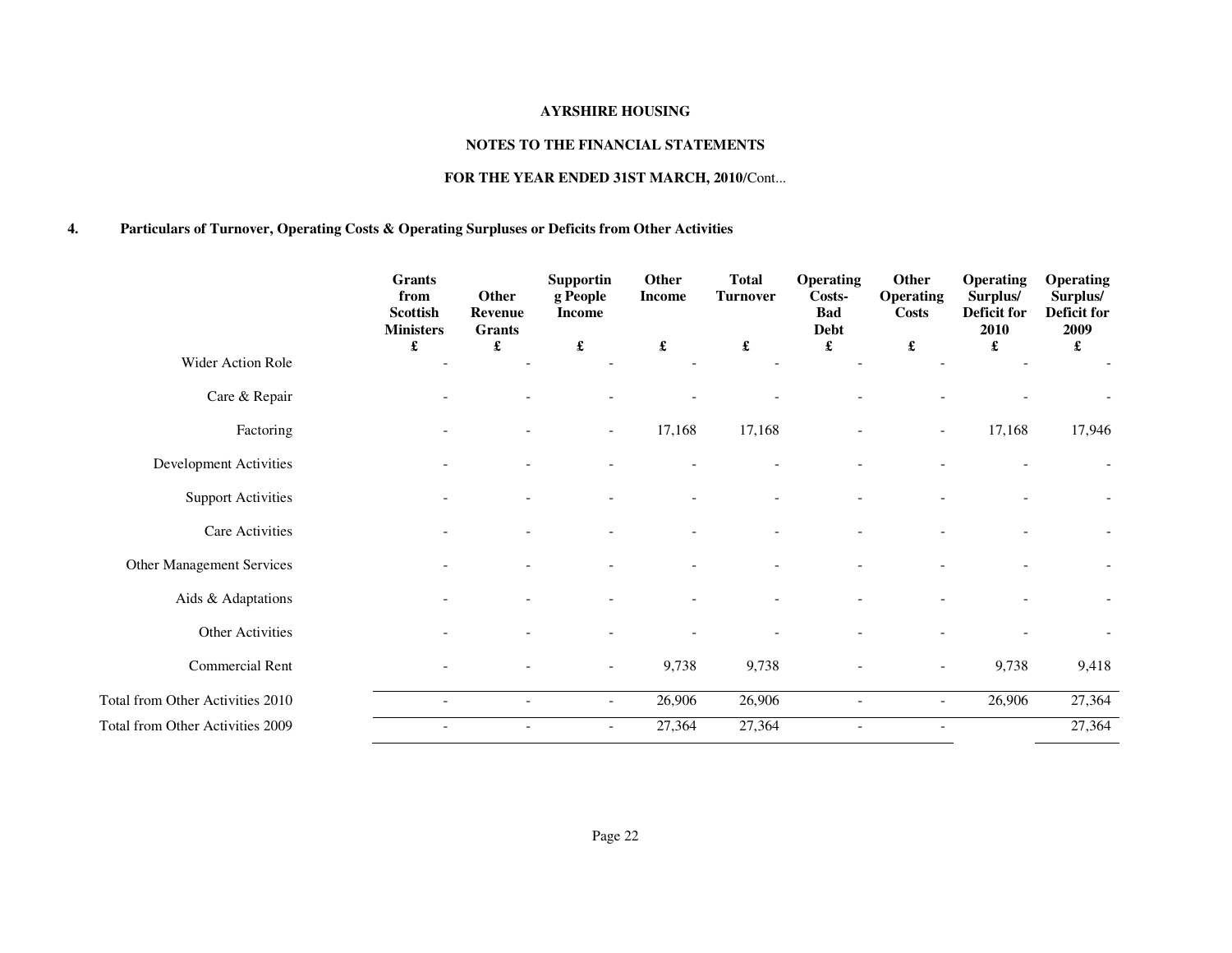# **NOTES TO THE FINANCIAL STATEMENTS**

# **FOR THE YEAR ENDED 31ST MARCH, 2010**/Cont...

# 5. **Profit on Disposal of Fixed Assets**

|                                    | 2010<br>£ | 2009<br>£                |
|------------------------------------|-----------|--------------------------|
| Proceeds from sale of fixed assets |           | 170,991                  |
| <b>Less: Cost of Sales</b>         |           |                          |
| Value of property                  | -         | 70,886                   |
| HAG received                       |           | $\overline{\phantom{a}}$ |
| HAG repaid                         |           | ٠                        |
| Legal and valuation costs          |           | 609                      |
|                                    |           | 71,495                   |
|                                    |           | 99,496                   |

# 6. **Directors Emoluments**

 The directors are defined as the members of the Trustees, the Chief Executive Officer and any other person reporting directly to the directors or the Trustees whose total emoluments exceed £60,000 per year. **2010 2009** 

|    |                                                                                                                       | 2010<br>£                              | 2009<br>£                              |
|----|-----------------------------------------------------------------------------------------------------------------------|----------------------------------------|----------------------------------------|
|    | Total Emoluments (including pension contributions<br>and benefits in kind)                                            | 64,316                                 | 63,262                                 |
|    | Total Emoluments (excluding pension contributions)<br>to the highest paid director amounted to                        | 55,135                                 | 54,240                                 |
|    | Total expenses reimbursed to the Committee in so far as not<br>chargeable to United Kingdom income tax                | 278                                    | 178                                    |
|    | None of the Trustees received any remuneration during the year.                                                       |                                        |                                        |
|    |                                                                                                                       | 2010<br>£                              | 2009<br>£                              |
| 7. | <b>Employee Information</b>                                                                                           |                                        |                                        |
|    | The monthly average number of full time equivalent employees (excluding<br>Executive Trustees) during the year was :- | 21                                     | 21                                     |
|    | <b>Wages and Salaries</b><br><b>Social Security Costs</b><br><b>Pension Contributions</b>                             | 579,638<br>45,768<br>80,001<br>705,407 | 581,088<br>44,983<br>82,472<br>708,543 |
| 8. | <b>Interest Receivable and Other Income</b>                                                                           |                                        |                                        |
|    | <b>Bank Interest Receivable</b>                                                                                       | 6,735                                  | 73,920                                 |
| 9. | <b>Interest Payable and Similar Charges</b>                                                                           |                                        |                                        |
|    | Loan Interest<br>Interest Capitalised on Housing Properties<br>€                                                      | 709,027<br>$70,574$ (                  | 1,225,446<br>81,305)                   |
|    |                                                                                                                       | 638,453                                | 1,144,141                              |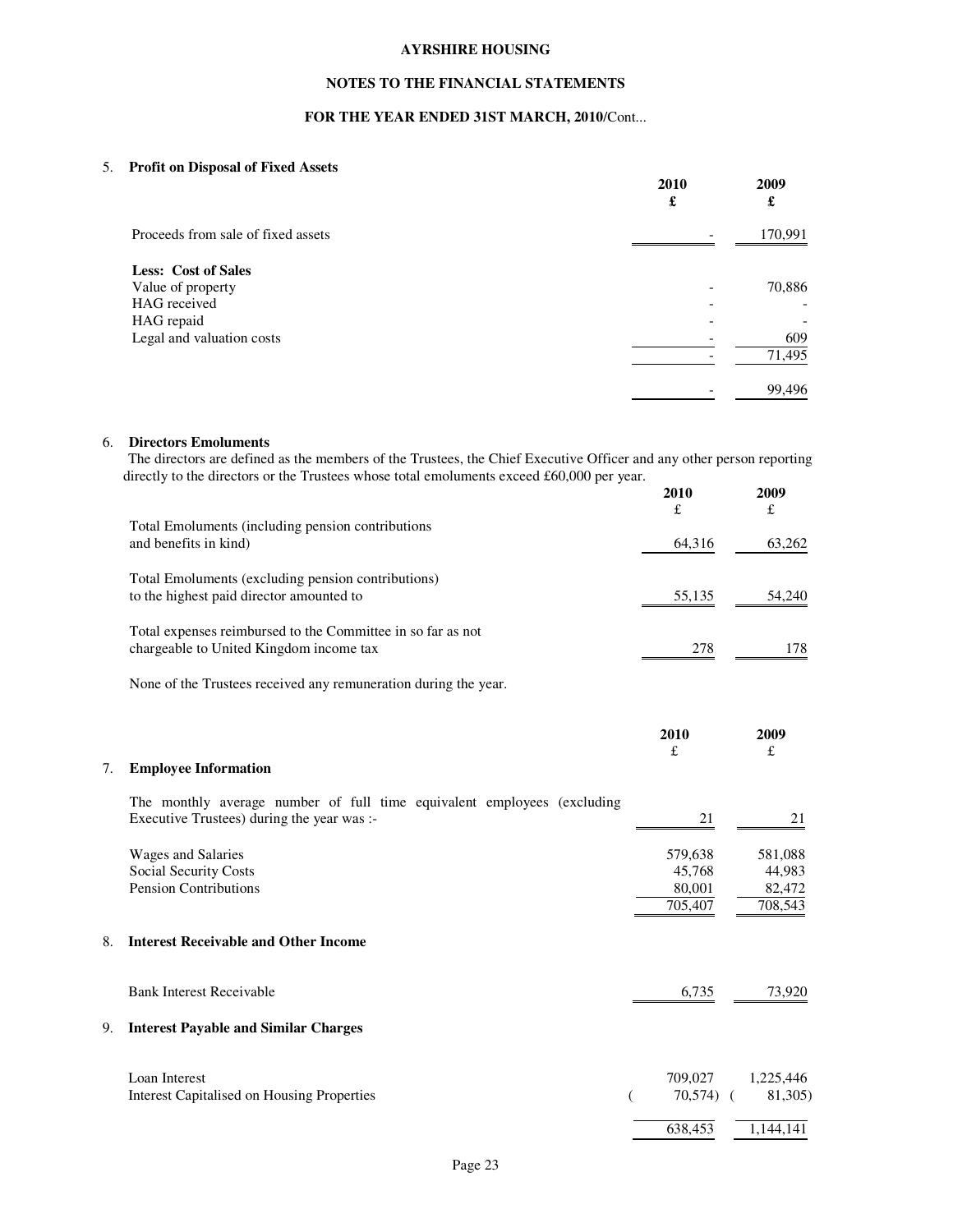# **NOTES TO THE FINANCIAL STATEMENTS**

# **FOR THE YEAR ENDED 31ST MARCH, 2010**/Cont...

### 10. **Operating Surplus**

Operating surplus is stated after charging/(crediting):-

| Depreciation - Property | 470,000 | 375,000 |
|-------------------------|---------|---------|
| - Other Assets          | 33.675  | 42.383  |
| Auditor's Remuneration  | 6.362   | 6.672   |
| Leasing                 | 9.266   | 9.156   |
| <b>Bad Debts</b>        | 24.247  | 31.805  |

### 11. **Taxation**

The organisation was granted charitable status on 5th May 1998 and as such is no longer subject to taxation.

### 12. **Tangible Fixed Assets** - **Housing Properties**

|                            | Heritable    | Rented         | Shared          |             |
|----------------------------|--------------|----------------|-----------------|-------------|
|                            | Housing      | Accommod.      | Ownership       |             |
|                            | Prop. Held   | Under          | <b>Held For</b> |             |
|                            | For Letting  | Construction   | Letting         | Total       |
|                            | £            | £              | £               | £           |
| <b>Cost/Valuation</b>      |              |                |                 |             |
| At 01.04.09                | 36,093,893   | 17,404,875     | 483,485         | 53,982,253  |
| <b>Additions</b>           | 755,509      | 8,048,250      |                 | 8,803,759   |
| Transfer on completion     | 25, 155, 563 | (25, 155, 563) |                 |             |
| Transfer on revaluation    | 23,654,965)  |                | 3,485           | 23,658,450) |
| At 31.03.10                | 38,350,000   | 297,562        | 480,000         | 39,127,562  |
| <b>Grants</b>              |              |                |                 |             |
| At 01.04.09                | 5,761,761    | 13,764,839     |                 | 19,526,600  |
| Received                   | 487,696      | 2,437,796      |                 | 2,925,492   |
| Transfer on completion     | 16, 146, 485 | (16, 146, 485) |                 |             |
| Transfer on revaluation    | 22,395,942)  |                |                 | 22,395,942) |
| At 31.03.10                |              | 56,150         |                 | 56,150      |
| <b>Other Grants</b>        |              |                |                 |             |
| At 01.04.09                |              | 488,642        |                 | 488,642     |
| Received in year           |              | 21,724         |                 | 21,724      |
| Transfer on completion     | 510,366      | 510,366)<br>€  |                 |             |
| Transfer on revaluation    | 510,366)     |                |                 | 510,366)    |
| At 31.03.10                |              |                |                 |             |
| <b>Depreciation</b>        |              |                |                 |             |
| At 01.04.09                | 726,464      |                | 13,536          | 740,000     |
| Charge for Year            | 463,232      |                | 6,768           | 470,000     |
| Transfer on revaluation    | 1,189,696)   |                | 20,304)         | 1,210,000)  |
| At 31.03.10                |              |                |                 |             |
| Net book value at 31.03.10 | 38,350,000   | 241,412        | 480,000         | 39,071,412  |
| Net book value at 31.03.09 | 29,605,668   | 3,151,394      | 469,949         | 33,227,011  |

 Development Administration cost capitalised amounted to £93,675 (2009 - £163,386) for which grants of £62,983 (2009 - £5,953) were received in the year. Interest capitalised in the year amounted to £70,574 (2009 - £81,305).

Completed housing properties were revalued on the basis of existing use value for social housing at  $30<sup>th</sup>$  July 2010 by DTZ, Chartered Surveyors. The valuation report has been made in accordance with the RICS Appraisal and Valuation Manual. The Trustees do not believe that the values would have been materially different at the balance sheet date.

All housing properties are freehold.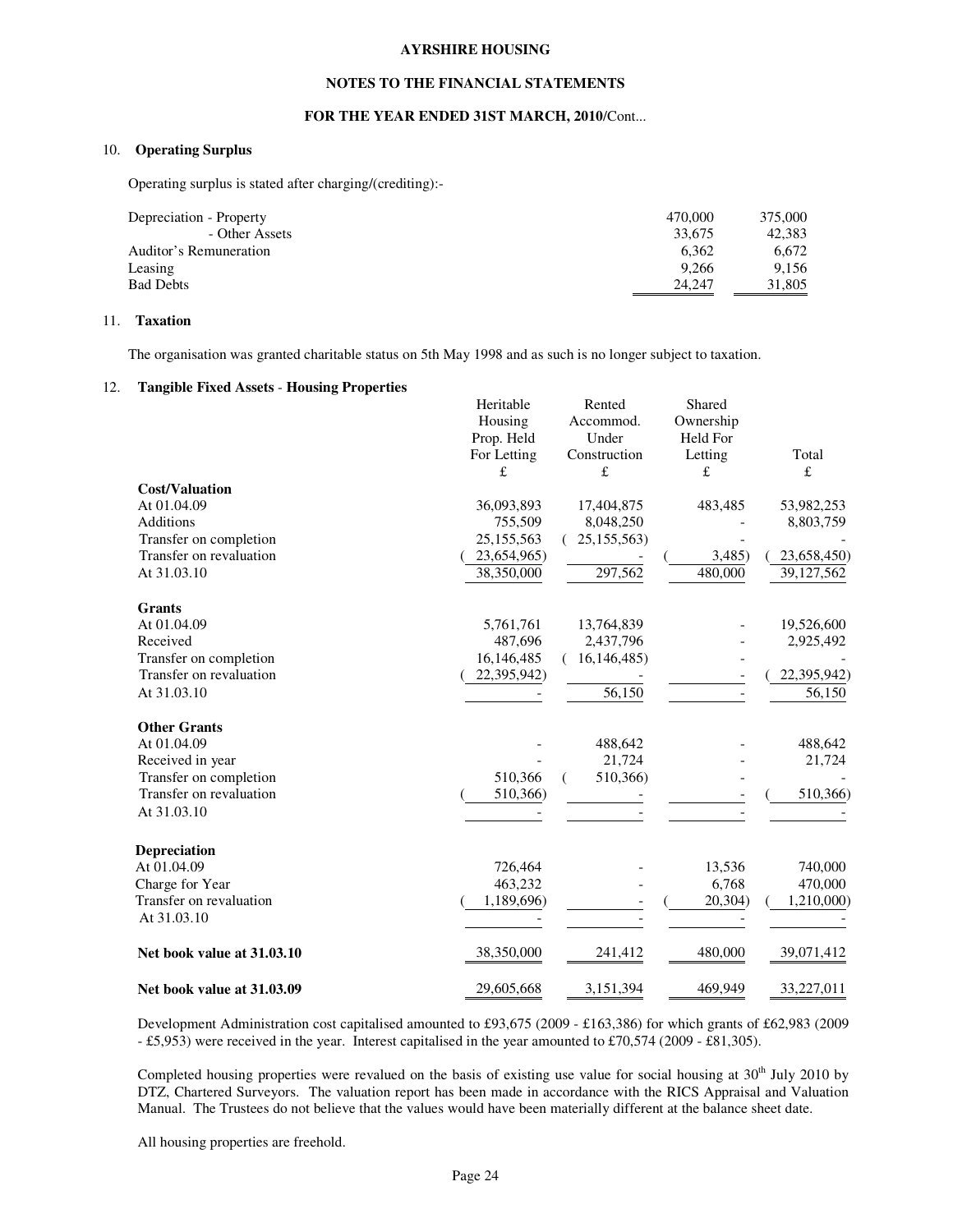# **NOTES TO THE FINANCIAL STATEMENTS**

# **FOR THE YEAR ENDED 31ST MARCH, 2010**/Cont...

# 12. **Tangible Fixed Assets** - **Housing Properties**/Cont…

|                                       | 2010       | 2009        |
|---------------------------------------|------------|-------------|
| Cost of Properties                    | 85,735,250 | 76,931,492  |
| Less: Social Housing and Other Grants | 52,785,532 | 49,860,040  |
|                                       | 32,949,718 | 27,071,452  |
| Less: Depreciation                    | 2,155,929) | (1,733,211) |
|                                       | 30,793,789 | 25,338,241  |

# 13. **Tangible Fixed Assets - Other Fixed Assets**

| o                             | Office<br>Premises<br>£ | Fixtures<br>and<br><b>Fittings</b><br>£ | Computer<br>Equipment<br>£ | Let<br>Properties<br>Furniture<br>& Fittings<br>£ | Total<br>£ |
|-------------------------------|-------------------------|-----------------------------------------|----------------------------|---------------------------------------------------|------------|
| Cost                          |                         |                                         |                            |                                                   |            |
| As at 01.04.09                | 264,796                 | 99,059                                  | 198,443                    | 136,305                                           | 698,603    |
| <b>Additions</b>              | 1,728                   |                                         | 13,622                     | 4,362                                             | 19,712     |
| As at 31.03.10                | 266,524                 | 99,059                                  | 212,065                    | 140,667                                           | 718,315    |
| <b>Depreciation</b>           |                         |                                         |                            |                                                   |            |
| As at 01.04.09                | 30,422                  | 93,528                                  | 152,757                    | 131,419                                           | 408,126    |
| Charge for Year               | 5,364                   | 1,473                                   | 22,165                     | 4,673                                             | 33,675     |
| As at 31.03.10                | 35,,786                 | 95,001                                  | 174,922                    | 136,092                                           | 441,801    |
| Net Book Value as at 31.03.10 | 230,738                 | 4,058                                   | 37,143                     | 4,575                                             | 276,514    |
| Net Book Value as at 01.04.09 | 234,374                 | 5,531                                   | 45,686                     | 4,886                                             | 290,477    |

### 14. **Investment**

Ayrshire Housing holds the one issued share of Ayrshire Homestake Limited, a company registered in Scotland.

The principal activity of Ayrshire Homestake Limited is the administration of the new supply of shared equity properties.

|     |                              | 2010<br>£ | 2009<br>£ |
|-----|------------------------------|-----------|-----------|
| 15. | <b>Debtors</b>               |           |           |
|     | <b>Rental Debtors</b>        | 195,000   | 172,580   |
|     | Provision for Doubtful Debts | 10,000    | 10,000    |
|     | Other Debtors                | 725,654   | 3,851,855 |
|     |                              | 910,654   | 4,014,435 |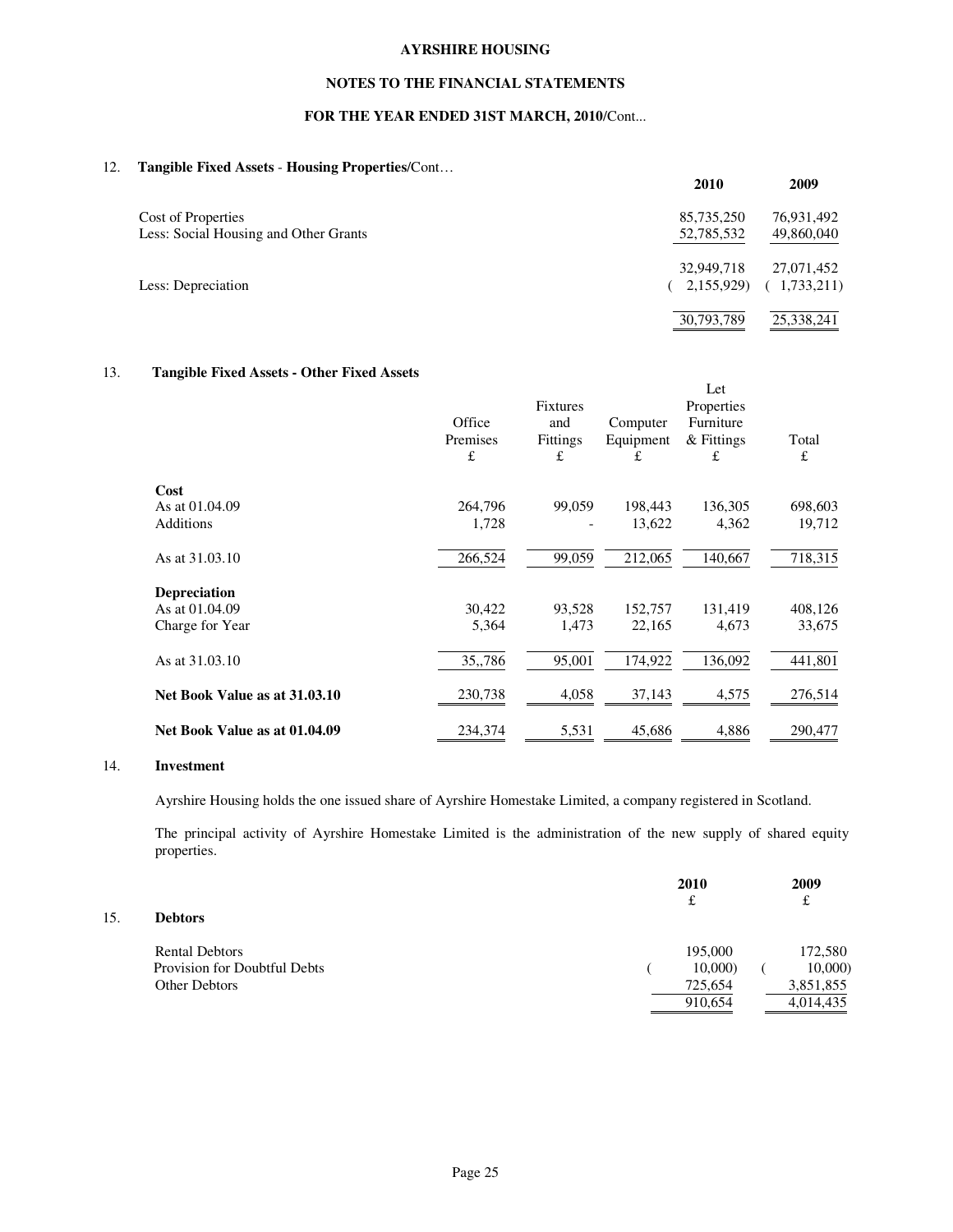# **NOTES TO THE FINANCIAL STATEMENTS**

# **FOR THE YEAR ENDED 31ST MARCH, 2010**/Cont...

# 16. **Creditors due within one year**

|                                 | 2010      | 2009      |
|---------------------------------|-----------|-----------|
|                                 | £         | £         |
| <b>Housing Loans</b>            | 855,645   | 673,540   |
| <b>Trade Creditors</b>          | 108.714   | 175,102   |
| Development Creditors           | 712,179   | 602,649   |
| Other Taxes and Social Security | 22,787    | 24,581    |
| Accruals                        | 78.726    | 79.171    |
| Development Overdrafts          | 4,016,389 | 2,854,976 |
| Prepaid Rents                   | 188,981   | 181,778   |
|                                 | 5,983,421 | 4,591,797 |

Creditors due within one year include development guarantees totalling £4,016,389 (2009 - £2,854,976) for which agreement in principal has been received for conversion into long term finance.

|     |                                        | 2010       | 2009<br>f  |
|-----|----------------------------------------|------------|------------|
| 17. | Creditors due after more than one year |            | ÷          |
|     | Loans                                  | 24,094,273 | 22,993,371 |

 Loans are secured by specific charges on the Company's properties and are repayable at rates of interest ranging from 1.01% to 6.50% (2009 – 1.250% to 6.5%) which will mature over a period of 14 to 29 years as follows:-

|     |                                             | 2010                                            | 2009       |
|-----|---------------------------------------------|-------------------------------------------------|------------|
|     |                                             | £                                               | £          |
|     | Between one and two years                   | 868,590                                         | 790,976    |
|     | Between two and five years                  | 1,785,683                                       | 1,624,142  |
|     | In five years or more                       | 21,440,000                                      | 20,578,253 |
|     |                                             | 24,094,273                                      | 22,993,371 |
| 18. | <b>Designated Reserves</b>                  |                                                 |            |
|     |                                             | <b>Major</b><br><b>Repair</b><br><b>Reserve</b> |            |
|     |                                             | £                                               |            |
|     | Balance at 01.04.09                         | 400,000                                         |            |
|     | Transfers from Income & Expenditure Account | 225,000                                         |            |
|     | <b>Balance at 31.03.10</b>                  | 625,000                                         |            |
| 19. | <b>Revaluation Reserve</b>                  |                                                 |            |
|     |                                             | 2010                                            | 2009       |
|     |                                             | £                                               | £          |
|     | <b>Balance at 01.04.09</b>                  | 6,170,360                                       | 6,224,743  |
|     | Transfer on Disposal of Properties          |                                                 | 16,678)    |
|     | Depreciation Adjustment                     | 47,282)<br>€                                    | 37,725)    |
|     | Transfer on Revaluation of Properties       | 457,858                                         |            |
|     | <b>Balance at 31.03.10</b>                  | 6,580,936                                       | 6,170,360  |
|     |                                             |                                                 |            |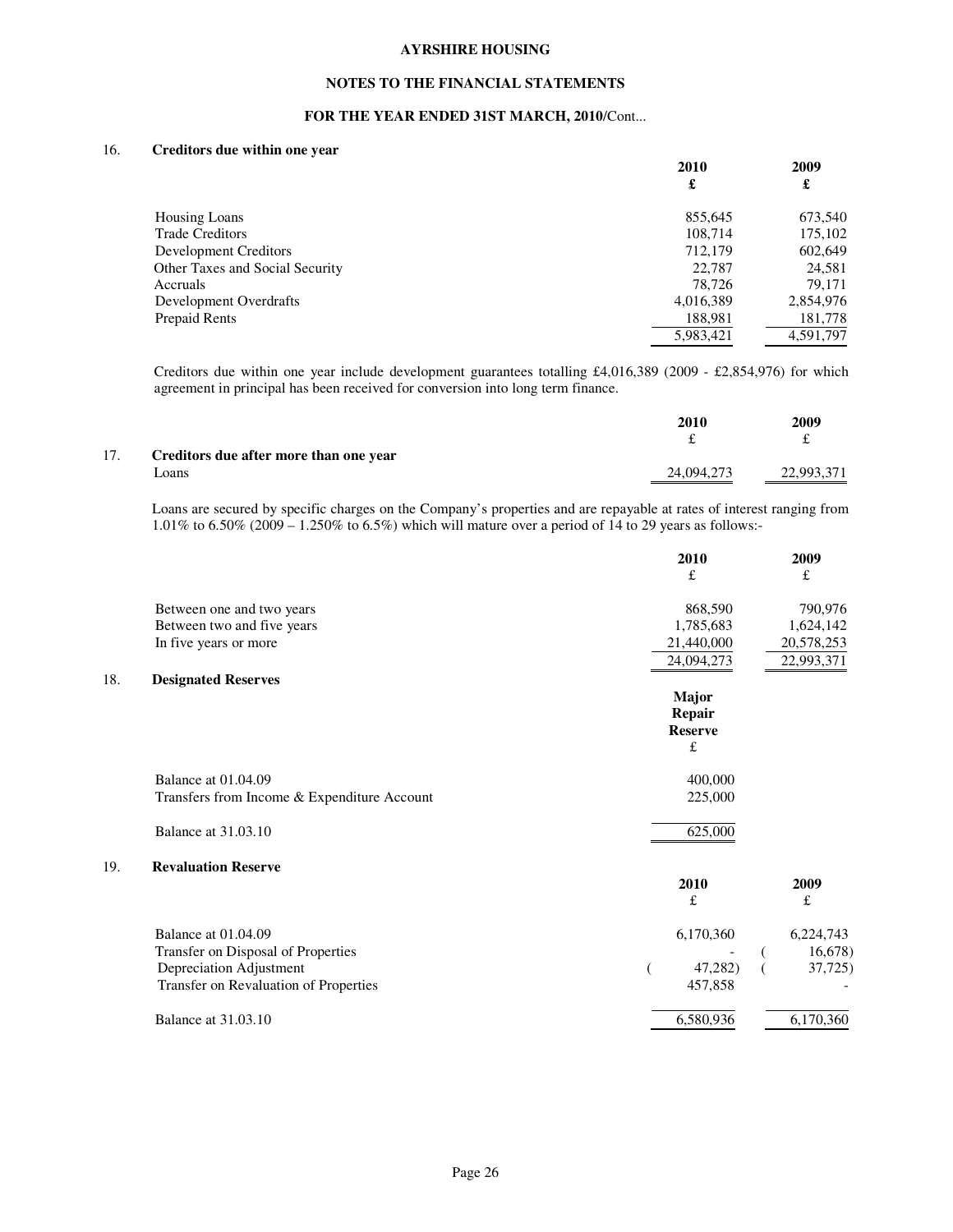# **NOTES TO THE FINANCIAL STATEMENTS**

### **FOR THE YEAR ENDED 31ST MARCH, 2010**/Cont...

## 20. **Pensions**

The Company is a member of two pension funds in order to provide benefits for its employees.

 Firstly, the Company is a member of the Strathclyde Pension Fund administered by Glasgow Council, a defined benefit scheme, which is externally funded and contracted out of the State Earnings-Related Pension Scheme. The assets of the scheme are held in a separate trustee-administered fund. The pension costs are assessed with the advice of independent qualified actuaries, using the projected unit method.

 The assumptions and other data that have the most significant effect on the determination of the contribution levels of the scheme were taken at the last actuarial date of 31<sup>st</sup> March 2010.

|                                 | 2010              | 2009                        |
|---------------------------------|-------------------|-----------------------------|
| Last actuarial date             | $31st$ March 2010 | 31 <sup>st</sup> March 2009 |
| Inflation/Pension Increase Rate | 3.8%              | $3.1\%$                     |
| Salary scale increase per annum | 5.3%              | $4.6\%$                     |
| Discount rate                   | 5.5%              | $6.9\%$                     |
| Expected return on assets       | $7.2\%$           | $6.5\%$                     |

The Organisation's expected rate of return and share of assets in the scheme were :-

|                                                     | 2010     | 2009    |
|-----------------------------------------------------|----------|---------|
| Equities                                            | 7.8%     | 7.0%    |
| <b>Bonds</b>                                        | 5.0%     | 5.4%    |
| Property                                            | 5.8%     | 4.9%    |
| Cash                                                | 4.8%     | 4.0%    |
|                                                     | 2010     | 2009    |
|                                                     | £        | £       |
| Estimated employer asset share                      | 641,000  | 436,000 |
| Present value of scheme liabilities                 | 992,000  | 459,000 |
| Present value of unfunded liabilities               |          |         |
| Total value of liabilities                          | 992,000  | 459,000 |
| Net Pension Liability                               | 351,000  | 23,000  |
| Analysis of amount charged to operating profit      | 2010     |         |
|                                                     | £        |         |
| Service costs                                       | 15,000   |         |
| Past service costs                                  | 6,000    |         |
| Curtailment and settlements                         |          |         |
| Decrease in irrecoverable surplus                   |          |         |
| Total operating charge                              | 21,000   |         |
|                                                     |          |         |
| Analysis of amount credited to other finance income | 2010     |         |
|                                                     | £        |         |
| Expected return on employers assets                 | 29,000   |         |
| Interest on pension scheme liabilities              | (33,000) |         |
| Net return                                          | (4,000)  |         |
|                                                     |          |         |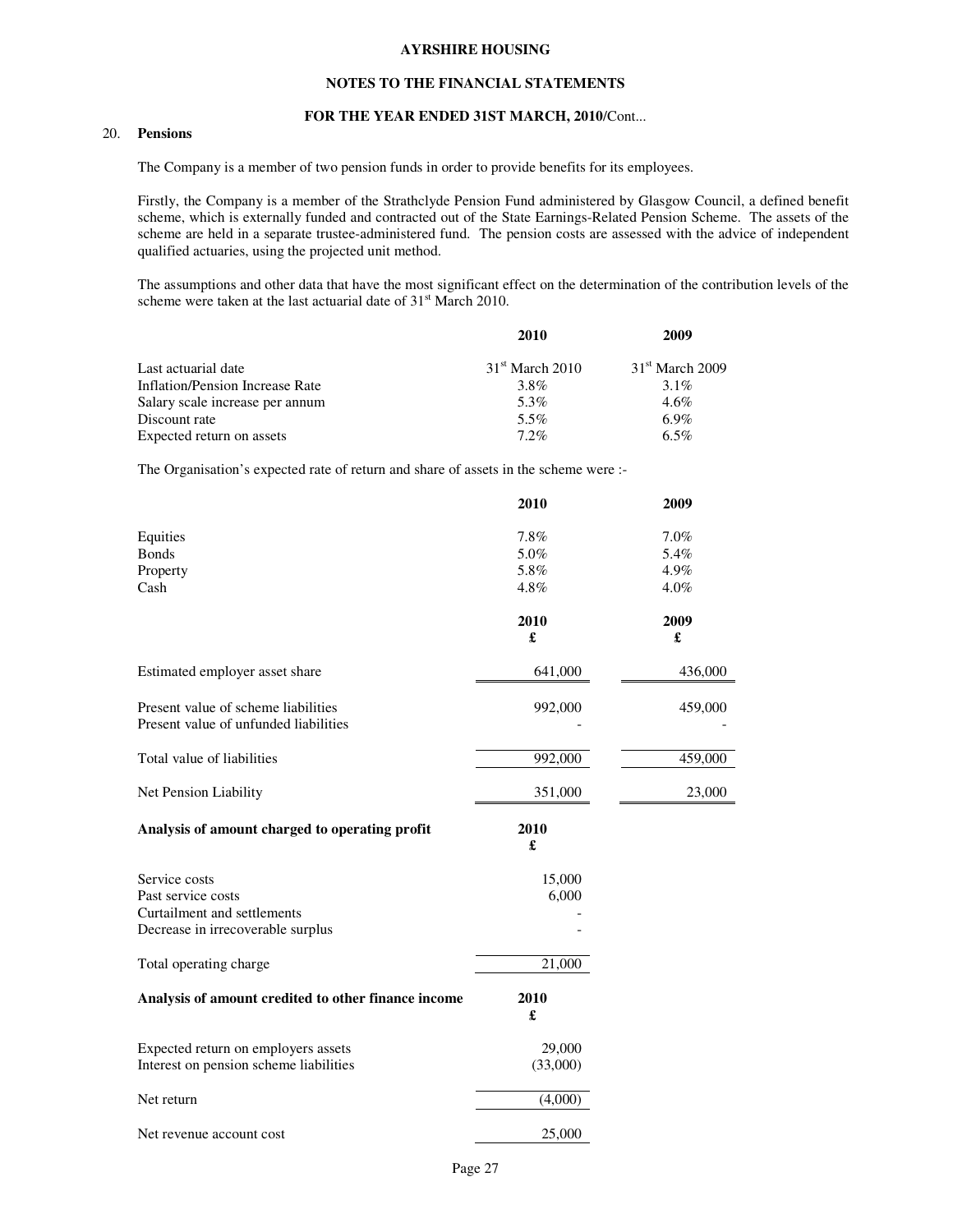# **NOTES TO THE FINANCIAL STATEMENTS**

# **FOR THE YEAR ENDED 31ST MARCH, 2010**/Cont...

### 20. **Pensions**/Cont…

#### **Analysis of recognised in Statement of Total Recognised Gains and Losses (STRGL) 2010**

|                                                                                                                                 | £         |
|---------------------------------------------------------------------------------------------------------------------------------|-----------|
| Actual return less expected return on pension scheme assets<br>Experience gains and losses arising on the scheme<br>liabilities | 140,000   |
| Changes in financial assumptions underlying the present<br>value of the scheme liabilities                                      | (470,000) |
| Actual gain/(loss) in pension plan                                                                                              | (330,000) |
| Increase in irrecoverable surplus from the membership fall<br>and other factors                                                 | 2,000     |
| Actuarial loss recognised in STRGL                                                                                              | (328,000) |
| Movement in surplus during the year                                                                                             | 2010<br>£ |
| Deficit at 1 <sup>st</sup> April 2009                                                                                           | 23,000    |
| Current service cost                                                                                                            | 15,000    |
| <b>Employers contributions</b>                                                                                                  | (27,000)  |
| Past service costs                                                                                                              | 6,000     |
| Estimated benefits paid                                                                                                         |           |
| Net returns on assets                                                                                                           | 4,000     |
| Actuarial (loss)                                                                                                                | 330,000   |
| Deficit at 31 <sup>st</sup> March 2010                                                                                          | (351,000) |
| <b>History of Experience Gains and Losses</b>                                                                                   | 2010<br>£ |
| Fair value of employer assets                                                                                                   | 641,000   |
| Present value of defined benefit obligation                                                                                     | 992,000   |
| Surplus/(Deficit)                                                                                                               | (351,000) |
| Experience gains/(losses) on assets                                                                                             | 140,000   |
| Experience gains/(losses) on liabilities                                                                                        |           |

 Secondly, the Company participates in the SFHA Pension Scheme. The SFHA Pension Scheme is a multi-employer defined benefit scheme. The scheme is funded and is contracted out of the state scheme.

 It is not possible in the normal course of events to identify the share of underlying assets and liabilities belonging to individual participating employers. SFHA is a multi-employer scheme where the scheme assets are co-mingled for investment purposes, benefits are paid from the total scheme assets, and the contribution rate for all employers is set by reference to the overall financial position of the scheme rather than by reference to individual employer experience. Accordingly, due to the nature of the scheme, the accounting charge for the period under FRS17 represents the employer contribution payable.

 The Trustee commissions an actuarial valuation of the scheme every three years. The main purpose of the valuation is to determine the financial position of the scheme in order to determine the level of future contributions required so that the scheme can meet its pension obligations as they fall due.

The last formal valuation of the scheme was performed as at  $30<sup>th</sup>$  September 2006 by a professionally qualified actuary using the "projected unit credit" method. The market value of the scheme's assets at the valuation date was £268million. The valuation revealed a shortfall of assets compared with the value of liabilities of £54 million, equivalent to a past service funding level of 83.4%.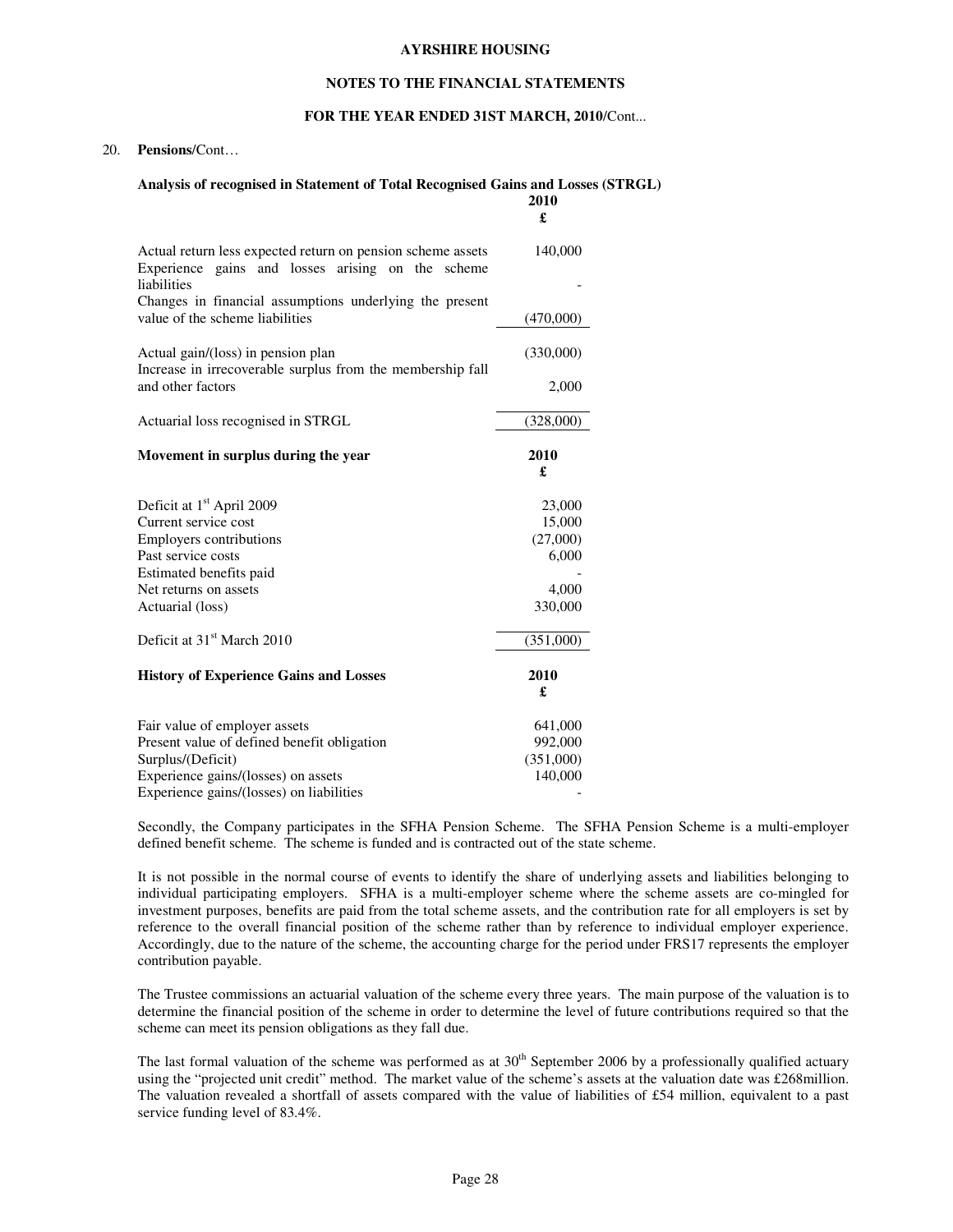### **NOTES TO THE FINANCIAL STATEMENTS**

### **FOR THE YEAR ENDED 31ST MARCH, 2010**/Cont...

### 20. **Pensions**/Cont…

 The Scheme Actuary has prepared an actuarial report that provides an approximate update on the funding position of the scheme as at  $30<sup>th</sup>$  September 2008. Such a report is required by legislation for years in which a full actuarial valuation is not carried out. The funding update revealed a decrease in the assets of the scheme to £265 million and indicated an increase in the shortfall of assets compared to liabilities to approximately £149 million, equivalent to a past service funding level of 63.9%. The current triennial formal valuation of the scheme as at  $30<sup>th</sup>$  September 2009 is being undertaken by a qualified actuary. The results of the valuation will be available in Autumn 2010.

Following a change in legislation in September 2005 there is a potential debt on the employer that could be levied by the Trustee of the Scheme. The debt is due in the event of the employer ceasing to participate in the Scheme or the Scheme winding up. The debt for the scheme as a whole is calculated by comparing the liabilities for the Scheme (calculated on a buyout basis i.e. the cost of securing benefits by purchasing annuity policies from an insurer, plus an allowance for expenses) with the assets of the Scheme. If the liabilities exceed assets there is a buy-out debt.

The leaving employer's share of the buy-out debt is the proportion of the scheme's liability attributable to employment with the leaving employer compared to the total amount of the scheme's liabilities (relating to employment with all the currently participating employers). The leaving employer's debt therefore includes a share of any 'orphan' liabilities in respect of previously participating employers. The amount of the debt therefore depends on many factors including total scheme liabilities, scheme investment performances, the liabilities in respect of current and former employees of the employer, financial conditions at the time of the cessation event and the insurance buy-out market. The amounts of debt can therefore be volatile over time.

The Company has been notified by the Pensions Trust of the estimated employer debt on withdrawal from the SFHA scheme based on the financial position of the scheme as at  $30<sup>th</sup>$  September 2009. As of that date the estimated employer debt for the Company was £693,232.

The current triennial formal valuation of the Scheme, as at  $30<sup>th</sup>$  September 2009, is being undertaken by a professionally qualified actuary. The provisional results of this valuation were issued by the SFHA Pension Scheme in May 2010. These figures show that the deficit on the scheme has increased from £53.6million to £160million. The funding level of liabilities, based on these figures, would be 68.4% (2006 – 83.4%).

As a result of this valuation the total contribution rate must increase on average by 7% of pensionable earnings for all existing benefit option structures from April 2011.

The total pension cost for the Company was £45,419 (2009: £41,544) of which £6,819 (2009: £4,571) was unpaid and is included in creditors.

### 21. **Revenue Reserves**

| 2010      | 2009<br>£ |  |
|-----------|-----------|--|
|           |           |  |
| 5,813,895 | 4,913,813 |  |
| 1,609,107 | 900,082   |  |
| 225,000)  |           |  |
| 457,858)  |           |  |
| 6,740,144 | 5,813,895 |  |
|           |           |  |

### 22. **Related Parties**

 Some members of the Trustees are tenants of the Company. Their transactions with the Company are all done on standard terms, as applicable to all tenants and they cannot use their position to their advantage.

 Three Trustees are Councillors with South Ayrshire Council. Any transactions with the Council are made at arms length, on normal commercial terms and the said Trustees cannot use their position to their advantage.

During the period five tenants of the Company acted as Trustees. In total they paid rent of £15,487 (2009 - £13,627), which is at arm's length.